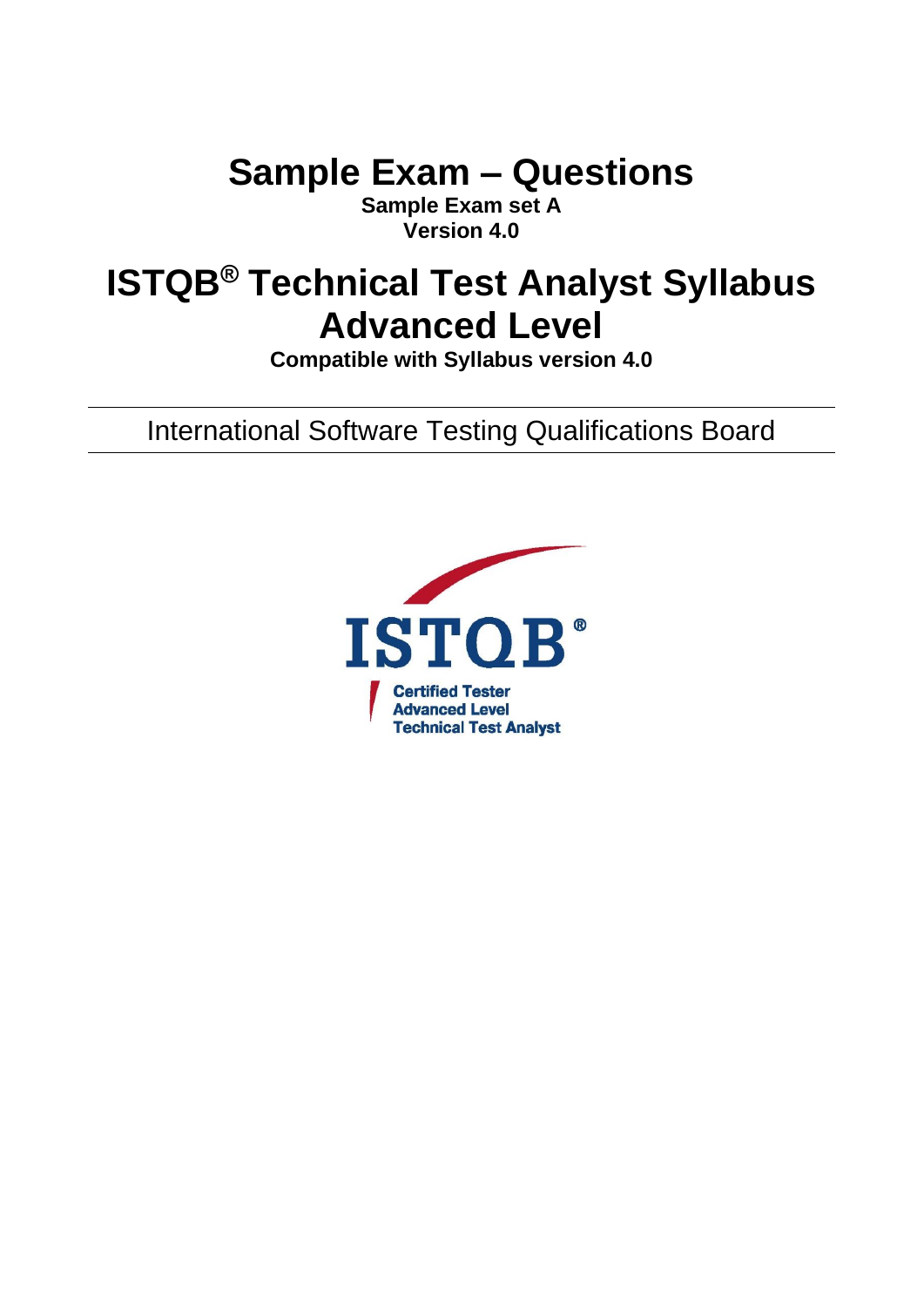

# <span id="page-1-0"></span>**Copyright Notice**

Copyright Notice © International Software Testing Qualifications Board (hereinafter called ISTQB® ).

ISTQB® is a registered trademark of the International Software Testing Qualifications Board.

All rights reserved.

The authors hereby transfer the copyright to the ISTQB®. The authors (as current copyright holders) and ISTQB® (as the future copyright holder) have agreed to the following conditions of use:

Extracts, for non-commercial use, from this document may be copied if the source is acknowledged.

Any Accredited Training Provider may use this sample exam in their training course if the authors and the ISTQB® are acknowledged as the source and copyright owners of the sample exam and provided that any advertisement of such a training course is done only after official Accreditation of the training materials has been received from an ISTQB®-recognized Member Board.

Any individual or group of individuals may use this sample exam in articles and books, if the authors and the ISTQB® are acknowledged as the source and copyright owners of the sample exam.

Any other use of this sample exam is prohibited without first obtaining the approval in writing of the ISTQB® .

Any ISTQB<sup>®</sup>-recognized Member Board may translate this sample exam provided they reproduce the abovementioned Copyright Notice in the translated version of the sample exam.

## <span id="page-1-1"></span>**Document Responsibility**

The ISTQB® Examination Working Group is responsible for this document.

## <span id="page-1-2"></span>**Acknowledgements**

This document was produced by a core team from ISTQB®: Jean-Baptiste Crouigneau, Graham Bath, Lucjan Stapp, Marco Sogliani

The core team thanks the Exam Working Group review team, the Syllabus Working Group and the National Boards for their suggestions and input.

The updated document aligned with v4.0 of the syllabus was produced by Stuart Reid, Adam Roman, Armin Born and Christian Graf.

This document is maintained by a core team from ISTQB® consisting of the Syllabus Working Group and Exam Working Group.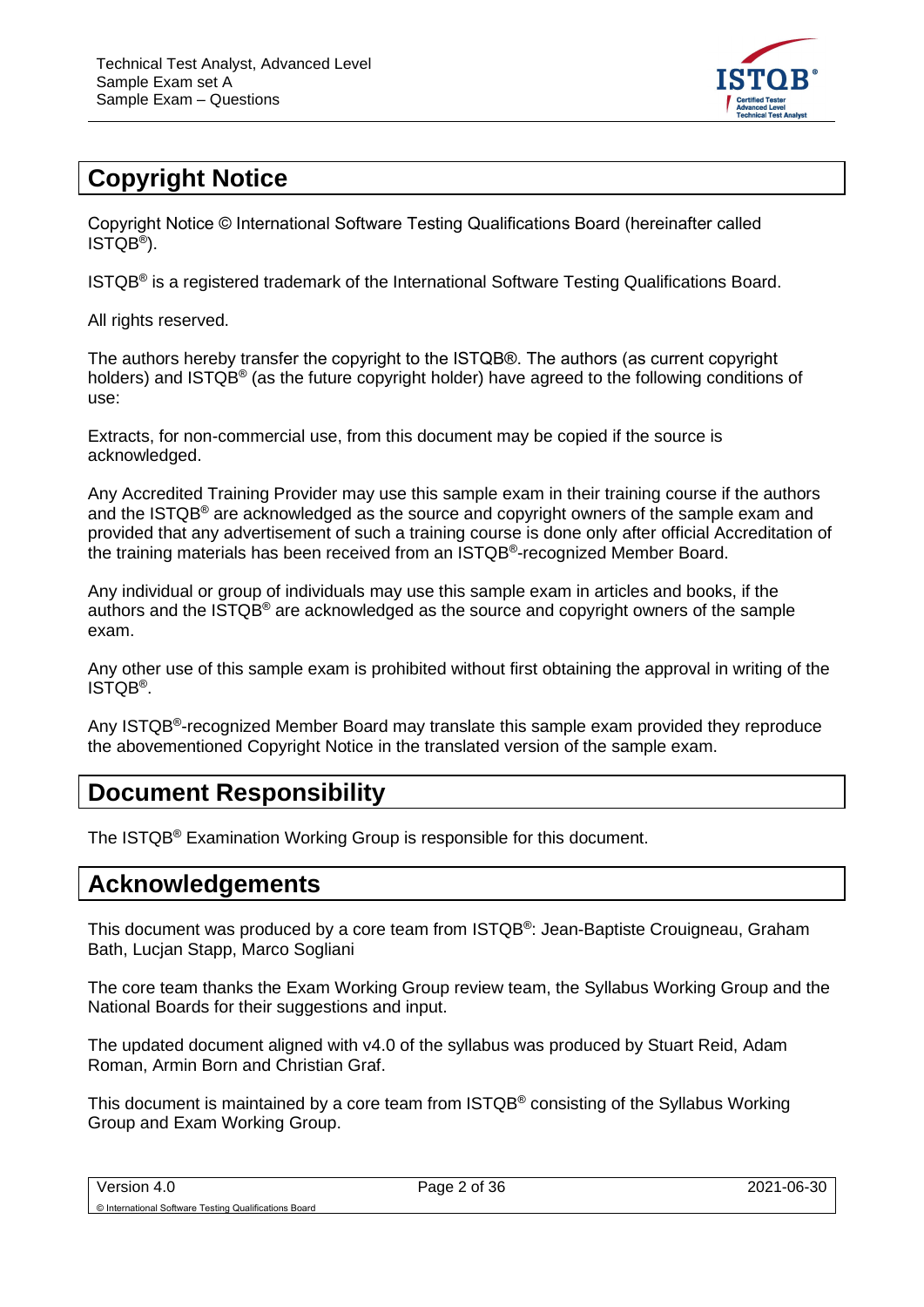

# <span id="page-2-0"></span>**Revision History**

Sample Exam – Questions Layout Template used: Version 2.5 Date: May 21, 2021

| <b>Version</b> | <b>Date</b>        | <b>Remarks</b>                               |  |  |
|----------------|--------------------|----------------------------------------------|--|--|
| v4.0           | March 1, 2021      | Major update to align with syllabus v4.0     |  |  |
| 2.2            | November, 2020     | New template applied                         |  |  |
|                |                    | Removal of extra questions                   |  |  |
|                |                    | Updates to several questions and answers.    |  |  |
| 2.1            | December 19, 2019  | Revisions made by AELWG to enable launch     |  |  |
| 2.0            | October 5, 2019    | Release of sample exam for CTAL-TTA 2019     |  |  |
| 1.3            | February 19, 2019  | Correction of Pick-N type question #30       |  |  |
| 1.2            | September 25, 2018 | Split of document into Questions and Answers |  |  |
|                |                    | Randomize answer order                       |  |  |
|                |                    | Refactor layout on Sample Exam Template      |  |  |
|                |                    | Correcting of Pick-N type questions          |  |  |
|                |                    | Correcting of question #31 and #35           |  |  |
| 1.01           | November 23, 2012  | Version for release                          |  |  |
| 1.00           | October 19, 2012   | Version for voting                           |  |  |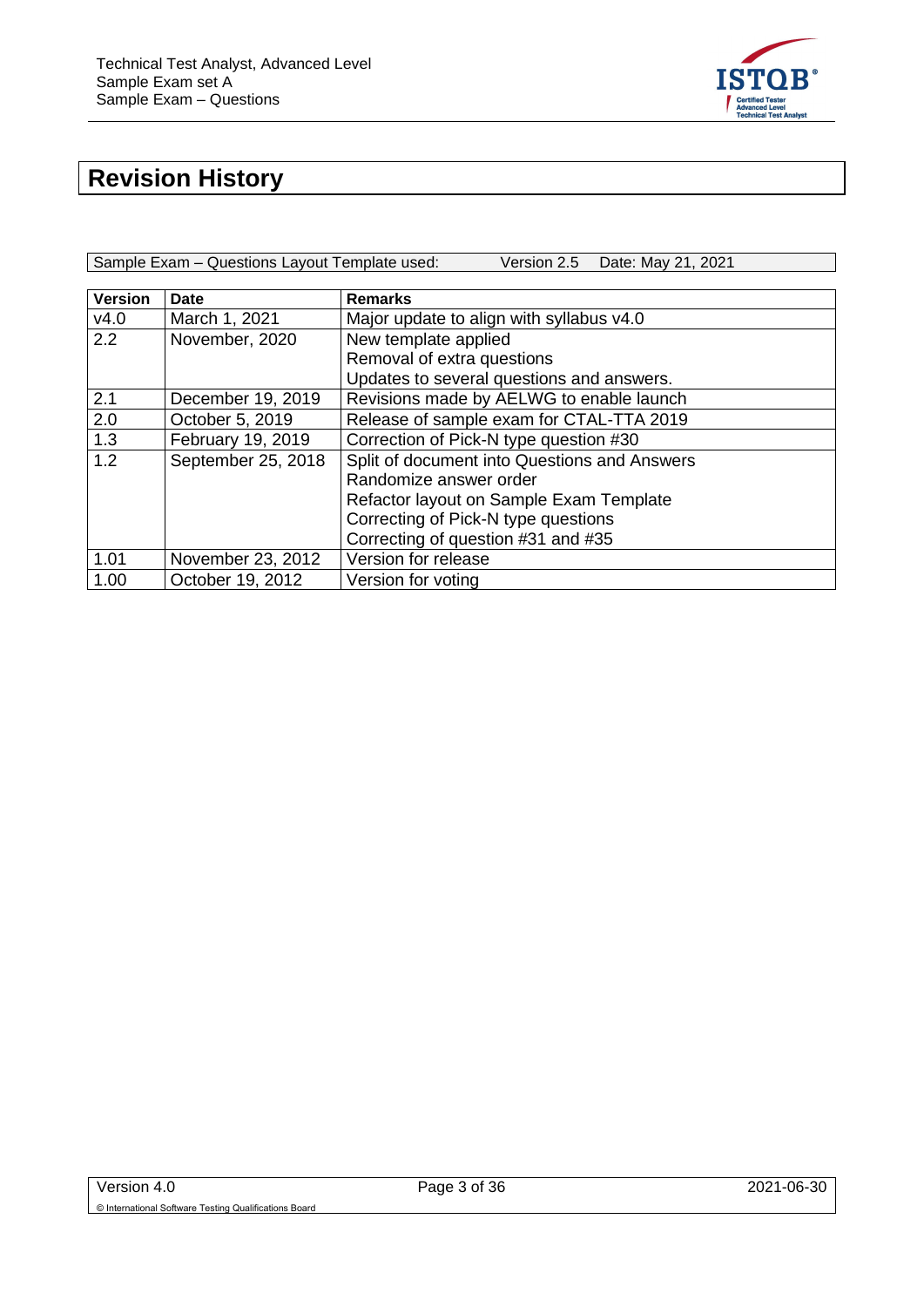

# <span id="page-3-0"></span>**Table of Contents**

Version 4.0

2021-06-30

© International Software Testing Qualifications Board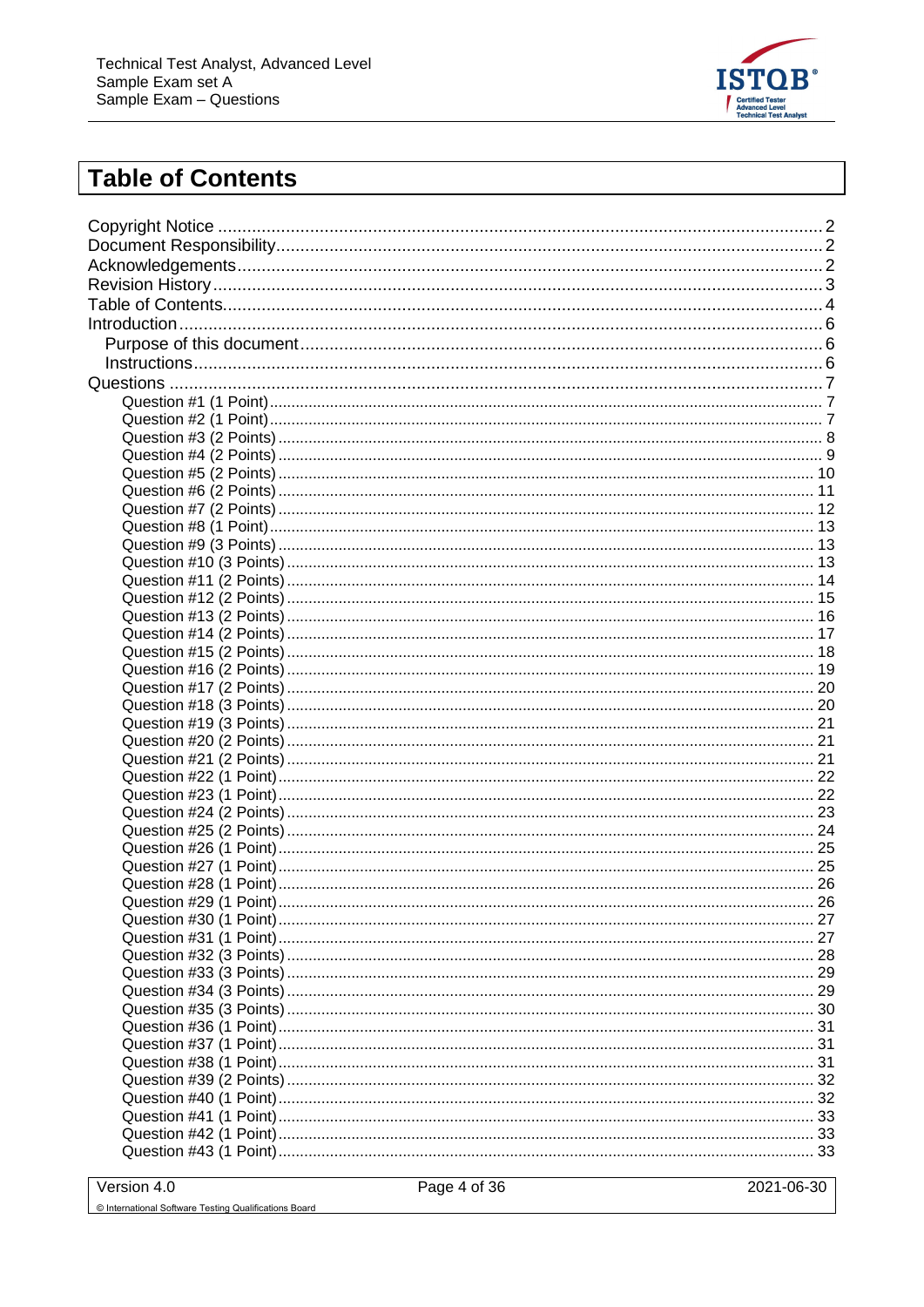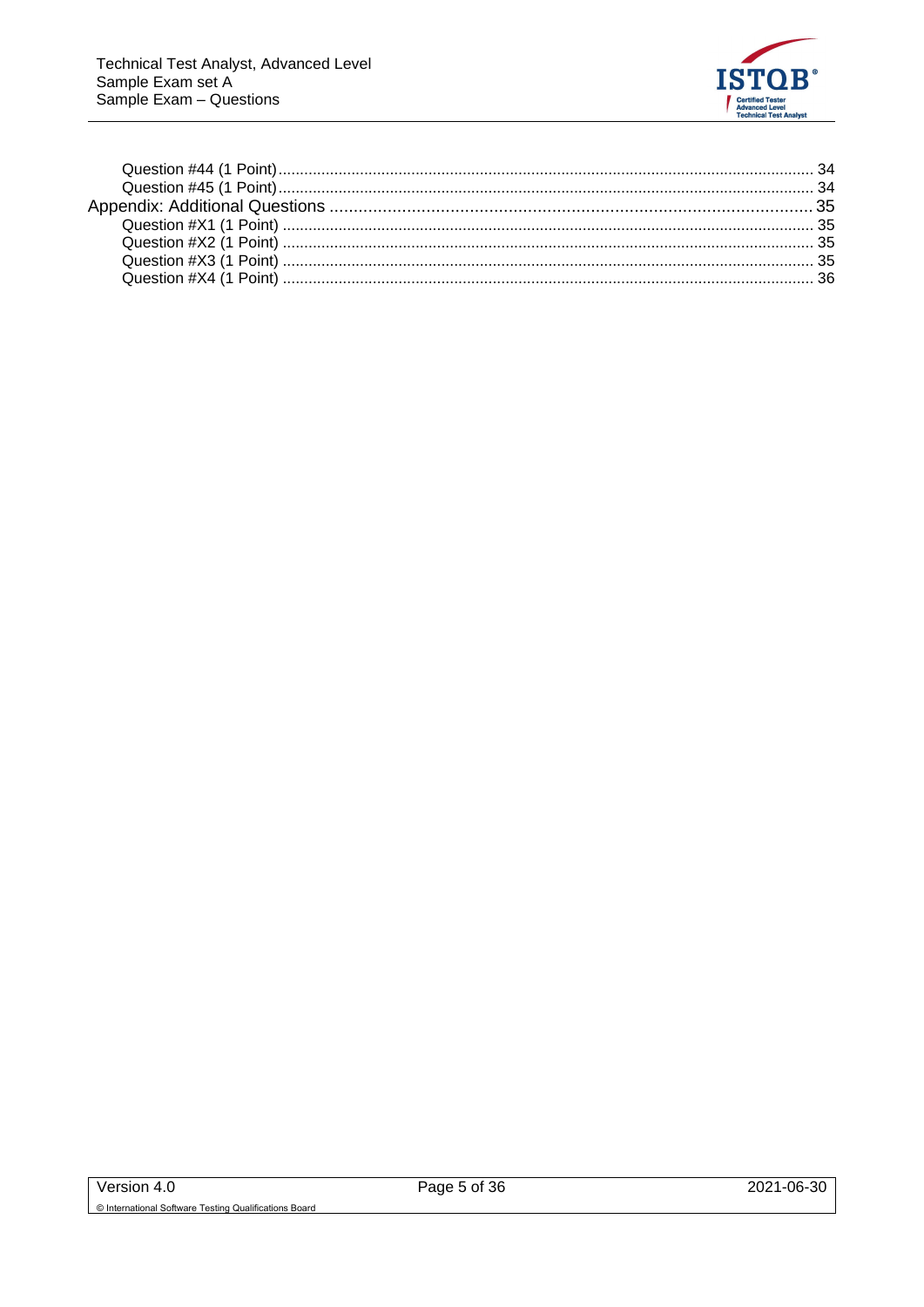

## <span id="page-5-0"></span>**Introduction**

#### <span id="page-5-1"></span>Purpose of this document

The sample questions and answers and associated justifications in this sample exam set have been created by a team of Subject Matter Experts and experienced question writers with the aim of assisting ISTQB® Member Boards and Exam Boards in their question writing activities.

These questions cannot be used as-is in any official examination, but they should serve as guidance for question writers. Given the wide variety of formats and subjects, these sample questions should offer many ideas for the individual Member Boards on how to create good questions and appropriate answer sets for their examinations.

#### <span id="page-5-2"></span>**Instructions**

In this document you may find:

- Questions<sup>1</sup>, including for each question:
	- Any scenario needed by the question stem
	- Point value
	- Response (answer) option set
- Additional questions, including for each question [does not apply to all sample exams]:
	- Any scenario needed by the question stem
	- Point value
	- Response (answer) option set
- *Answers, including justification are contained in a separate document*

 $<sup>1</sup>$  In this sample exam the questions are sorted by the LO they target; this cannot be expected of a live exam.</sup>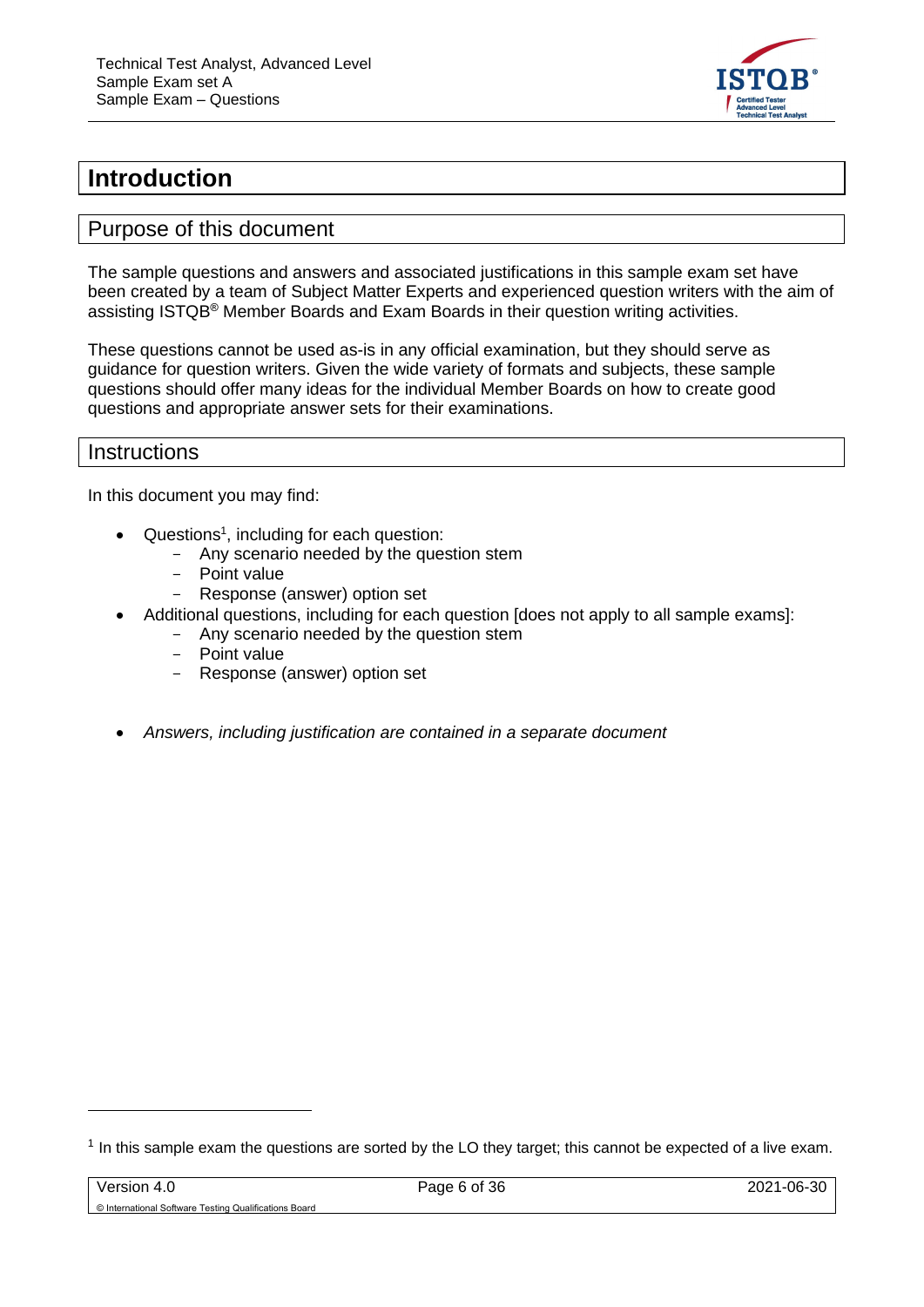

## <span id="page-6-0"></span>**Questions**

#### <span id="page-6-1"></span>**Question #1 (1 Point)**

Which TWO of the following are examples of risks that should be considered by the Technical Test Analyst?

- a) A high number of reliability defects were found compared with the previous version
- b) Required updates to the security testing tool database are poorly configured
- c) Documentation from the legacy system to verify the accuracy of computations is lacking
- d) The budget allocated to the testing on the project has been reduced
- e) The change rate of business use cases is higher than expected

Select TWO options.

### <span id="page-6-2"></span>**Question #2 (1 Point)**

When participating in a risk analysis, the Technical Test Analyst is expected to work closely with which of the following sets of people?

- a) Users
- b) Business analysts
- c) Project sponsors
- d) Developers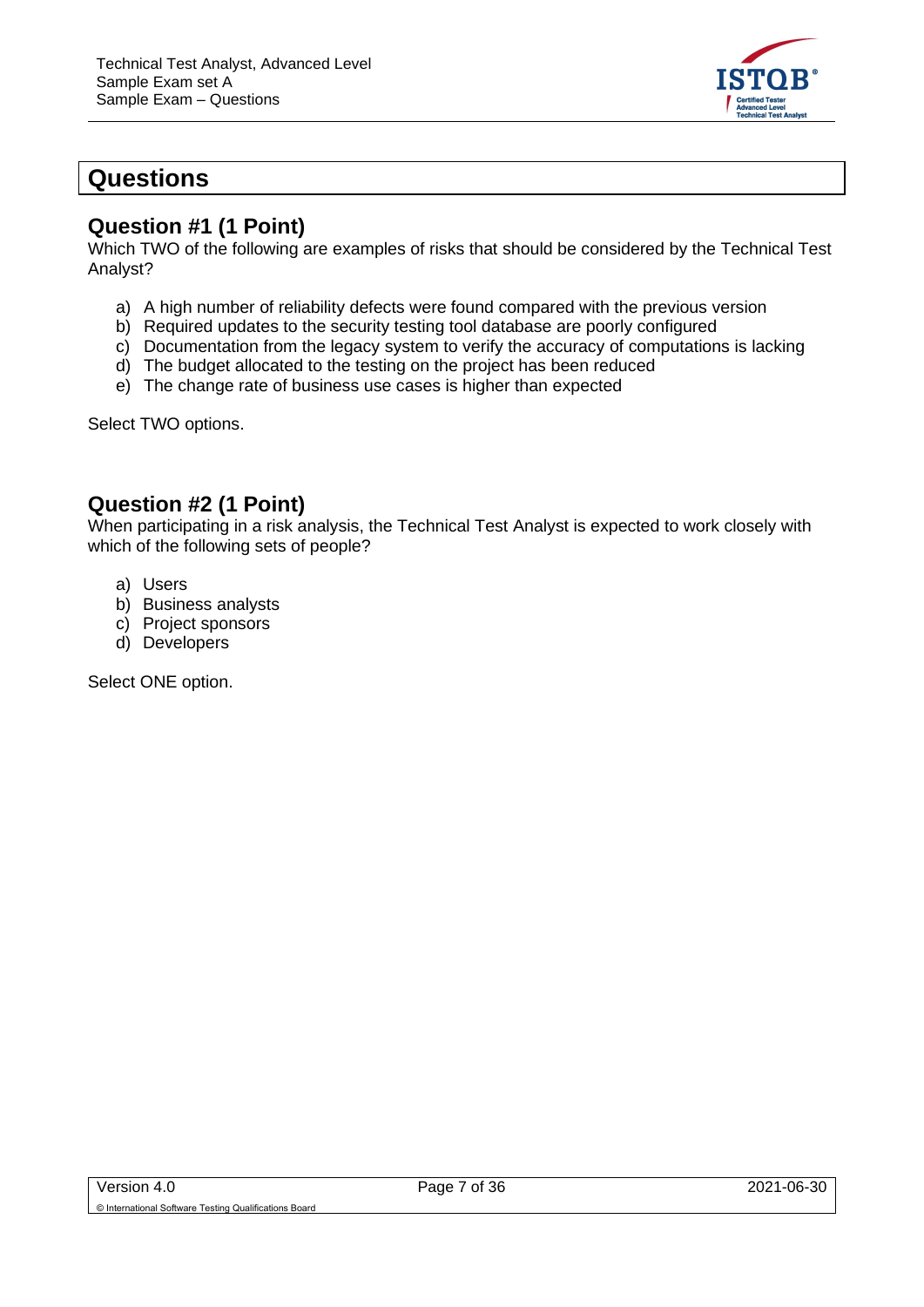

### <span id="page-7-0"></span>**Question #3 (2 Points)**

Consider the simplified logic of a tea-making machine:

```
 Turn on the machine
IF enough water THEN
    Boil water
     Add tea
     Show message "milk?"
     IF milk = yes THEN
         Show message "low fat?"
          IF low fat = yes THEN
              Add low fat milk
         ELSE
              Add normal milk
         ENDIF
     ENDIF
     Show message "sugar?"
     IF sugar = yes THEN
         Add sugar
     ENDIF
     Stir 
     Wait 3 minutes
     Show message "please take your tea"
ELSE
     Show message "please fill up water"
ENDIF
```
What is the minimum number of test cases required to achieve 100% statement coverage of the logic for the tea-making machine?

- a) 3
- b) 2
- c) 5
- d) 6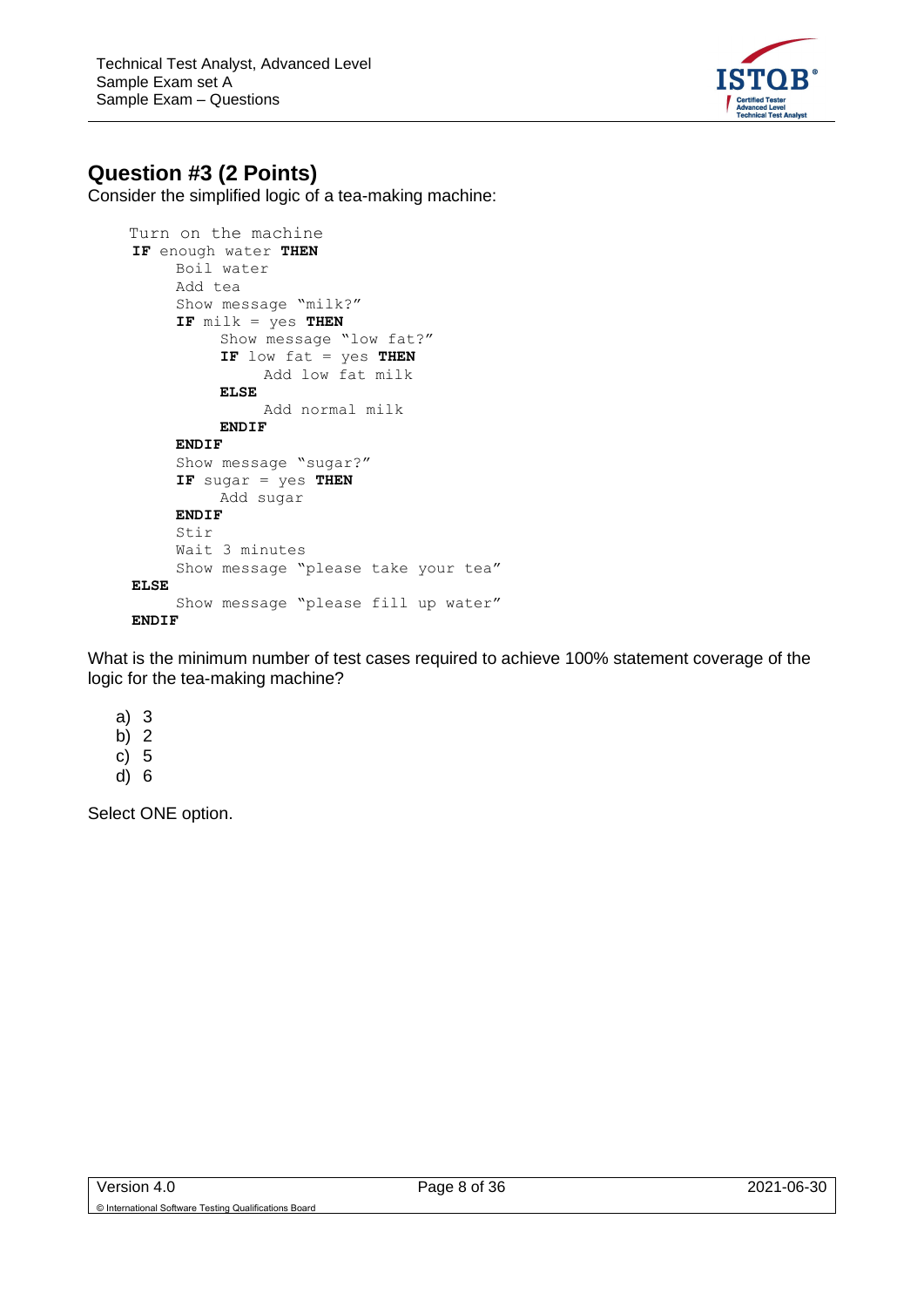

### <span id="page-8-0"></span>**Question #4 (2 Points)**

The simplified logic of a program is as follows:

```
Statement P
IF A THEN
    IF B THEN
         Statement Q
    ELSE
         Statement R
    ENDIF
ELSE
     Statement S
     IF C THEN
         Statement T
    ELSE
         Statement U
    ENDIF
ENDIF
Statement V
```
Assume that decisions B and C are independent of each other. What is the minimum number of test cases required to achieve 100% decision coverage?

a) 2

b) 3

c) 4

d) 5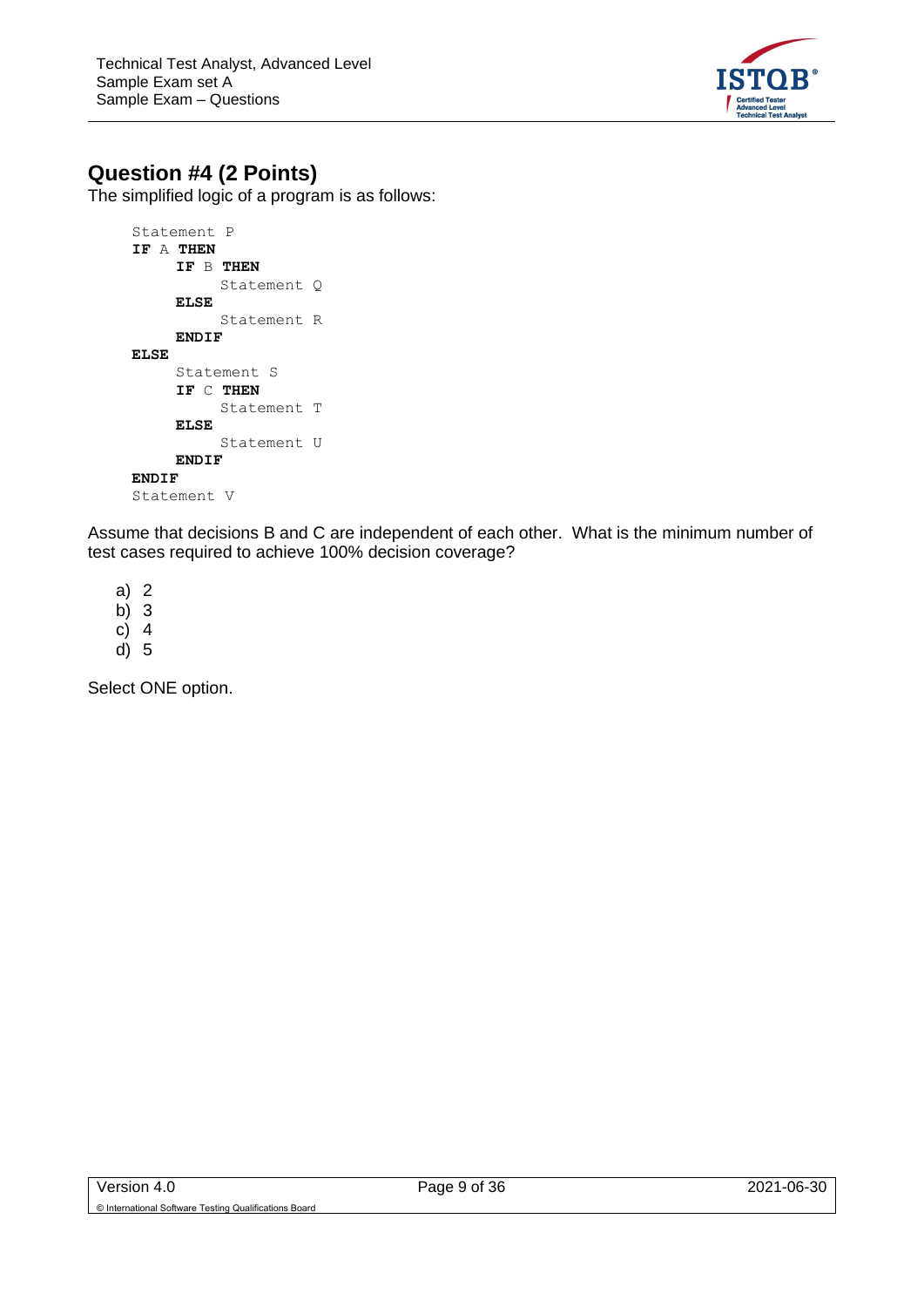

## <span id="page-9-0"></span>**Question #5 (2 Points)**

You are testing code whose control flow graph is presented below. Node 1 is the entry point and node 9 is the exit point.



Assuming that all decisions in this code are independent, what is the minimum number of test cases required to achieve 100% decision coverage?

- a) 2
- b) 3
- c) 4
- d) 5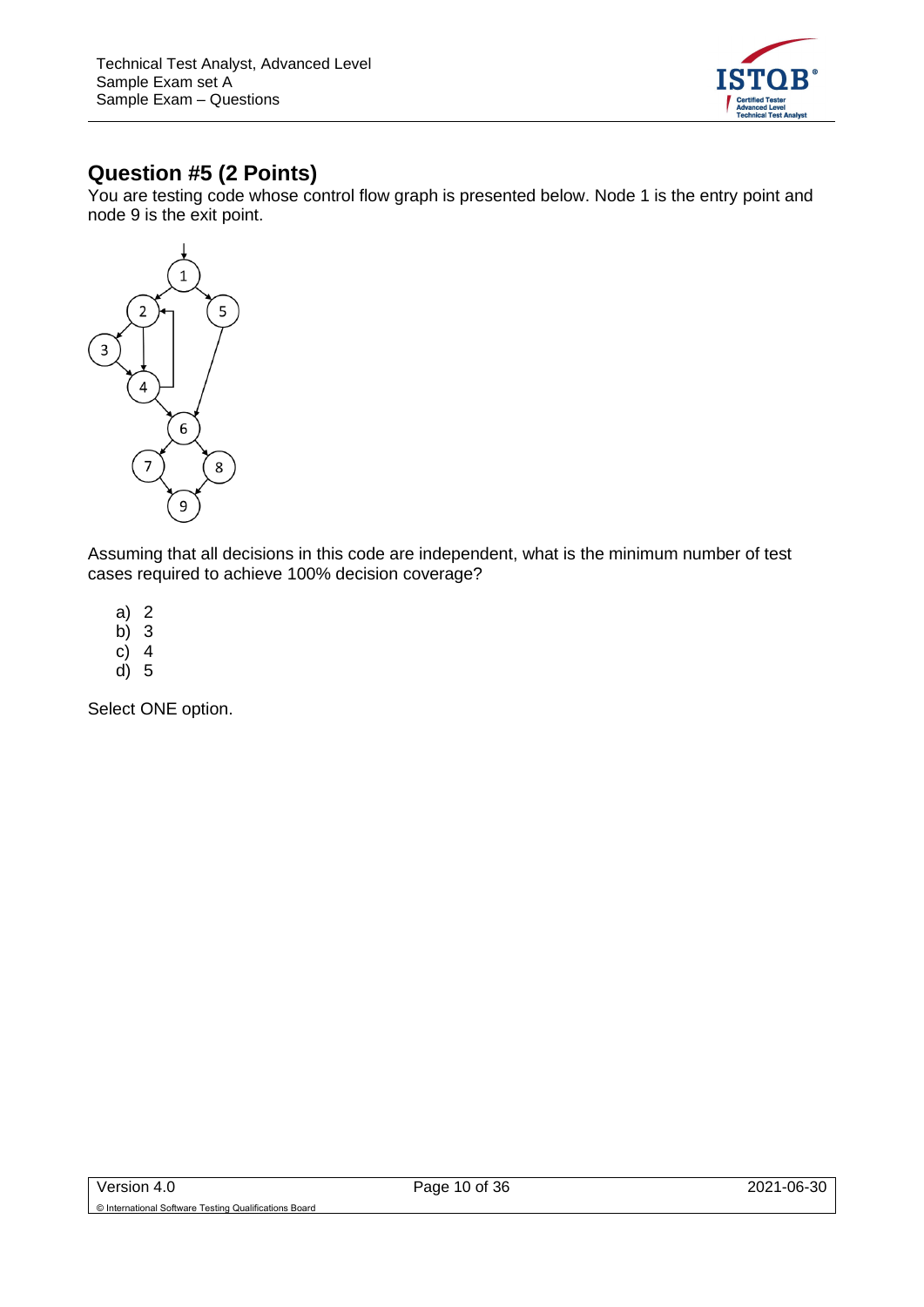

### <span id="page-10-0"></span>**Question #6 (2 Points)**

You are testing a photo-enforcement system for traffic control at an intersection. The requirements state a photo shall be taken if the signal light is red (RED), or the car is speeding (SPEED), and if the front wheels of the car are over the line marking the beginning of the intersection (WHEELS).

The logic in the code looks like the following:

**IF** ((RED **OR** SPEED) **AND** WHEELS) **THEN**  Take the photo **ELSE**  Do not take the photo **ENDIF**

Consider these test input values:

- 1. RED + SPEED + WHEELS
- 2. RED + SPEED + not WHEELS
- 3. RED + not SPEED + WHEELS
- 4. RED + not SPEED + not WHEELS
- 5. not RED + SPEED + WHEELS
- 6. not RED + SPEED + not WHEELS
- 7. not RED + not SPEED + WHEELS
- 8. not RED + not SPEED + not WHEELS

Assuming there is no short-circuiting, which set of test input values is required to achieve full modified condition/decision coverage?

- a) 1, 3, 8
- b) 2, 6, 8
- c) 3, 4, 5, 7
- d) 1, 5, 7, 8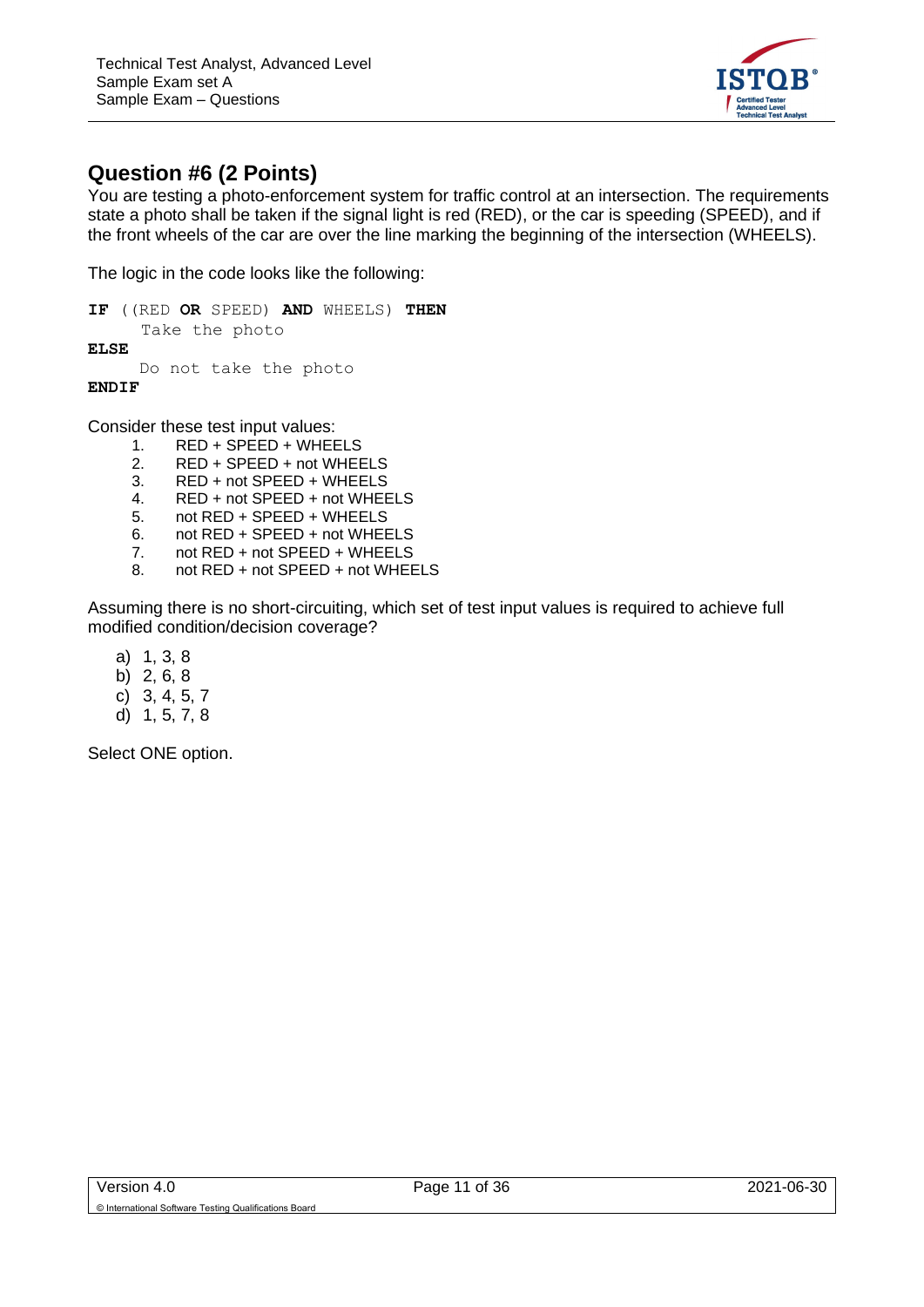

### <span id="page-11-0"></span>**Question #7 (2 Points)**

You are testing a photo-enforcement system for traffic control at an intersection. The requirements state a photo shall be taken if the signal light is red (RED), or the car is speeding (SPEED), and if the front wheels of the car are over the line marking the beginning of the intersection (WHEELS).

The logic in the code looks like the following:

**IF** ((RED **OR** SPEED) **AND** WHEELS) **THEN**  Take the photo **ELSE**  Do not take the photo **ENDIF**

Consider these test input values:

- 1. RED + SPEED + WHEELS
- 2. RED + SPEED + not WHEELS
- 3. RED + not SPEED + WHEELS
- 4. RED + not SPEED + not WHEELS
- 5. not RED + SPEED + WHEELS
- 6. not RED + SPEED + not WHEELS
- 7. not RED + not SPEED + WHEELS
- 8. not RED + not SPEED + not WHEELS

Assuming no short-circuiting, which set of test input values is required to achieve 50% multiple condition coverage?

- a) 3, 4, 5, 8
- b) 1, 3, 5
- c) 2, 4, 6, 7, 8
- d) 2, 7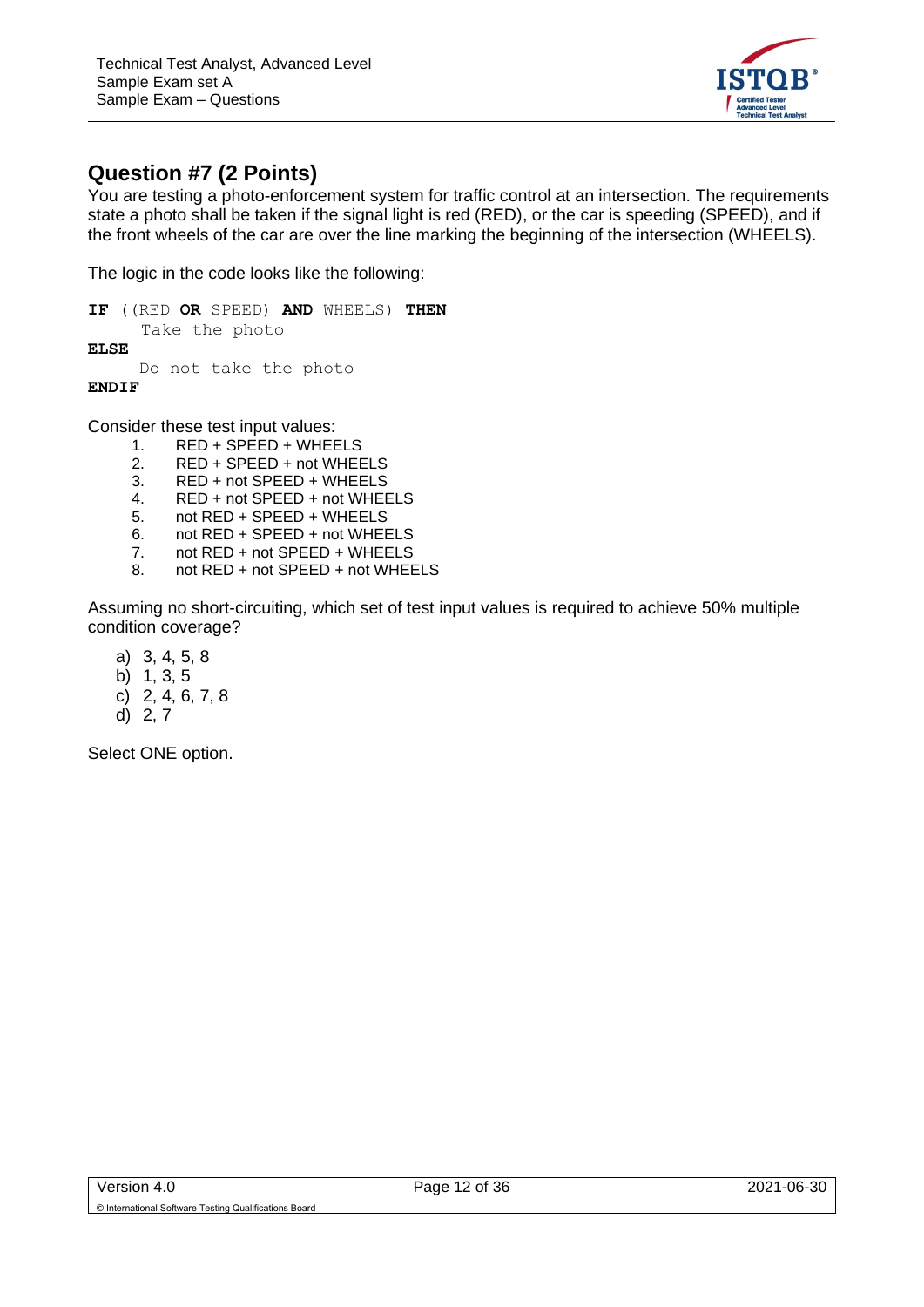

#### <span id="page-12-0"></span>**Question #8 (1 Point)**

Which TWO of the following are examples of defects targeted by API testing?

- a) Issues in transaction processing of HTTP requests
- b) Committed code violates the project's coding standards
- c) System web service reacting incorrectly to different data in requests
- d) Division by zero errors
- e) Functional errors occurring on the GUI

Select TWO options.

#### <span id="page-12-1"></span>**Question #9 (3 Points)**

You are the Technical Test Analyst working on the testing of software that will control the movement of the roof on a new national sports stadium that seats 100,000 spectators. A failure analysis has shown that if the software system fails it may cause the roof to break up and fall on the spectators. The government has requested that the level of testing for this software exceeds that required by the IEC 61508 standard.

Which level of test coverage would you expect to be achieved in the testing of the control software for the stadium roof?

- a) Decision coverage + Modified Condition/Decision coverage
- b) Decision coverage + Statement coverage
- c) Modified Condition/Decision coverage
- d) Multiple Condition coverage

Select ONE option.

#### <span id="page-12-2"></span>**Question #10 (3 Points)**

You work for a software house that provides software solutions for medical systems. Currently you are testing a software component that operates the defibrillator machine controlling the dose of electric current delivered to the heart. During the code review, the reviewers noticed that one decision in the module under test consists of 20 independent atomic conditions. You are obliged to perform white-box testing for this module and you are expected to finish it in one month.

Which white-box test technique should you choose for this scenario?

- a) Multiple condition testing
- b) MC/DC testing
- c) Decision testing
- d) API testing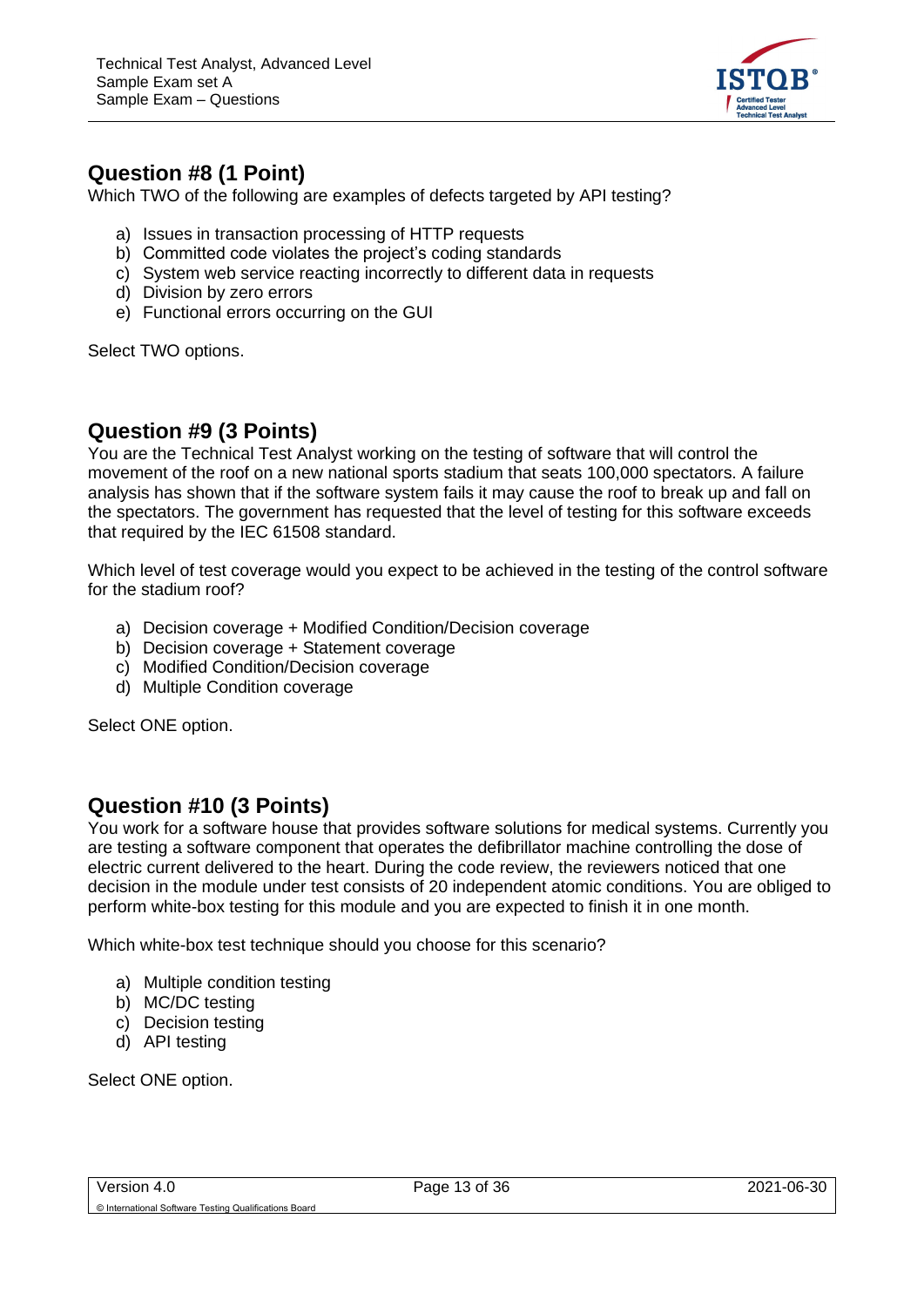

#### <span id="page-13-0"></span>**Question #11 (2 Points)**

Below is the pseudo-code for a TRICKY program:

```
0 program TRICKY
1 var1, var2, var3 : integer
2 begin
3 read(var2)
4 read(var1)
5 while var2 < 10 loop
6 var3 = var2 + var1
7 \text{ var2} = 48 \t\t \text{var1} = \text{var2} + 19 print(var3)
10 if var1 = 5 then
11 print(var1)
12 else
13 print(var1+1)
14 endif
15 var2 = var2 + 1
16 endloop
17 print("Wow – that was tricky!")
18 print("But the answer is...")
19 print(var2+var1)
20 end program TRICKY
```
Which of the following statements about the TRICKY program MOST correctly describes any control flow anomalies in it?

- a) The TRICKY program contains no control flow anomalies
- b) The TRICKY program contains unreachable code and an infinite loop
- c) The TRICKY program contains unreachable code and no infinite loop
- d) The TRICKY program contains a loop with multiple entry points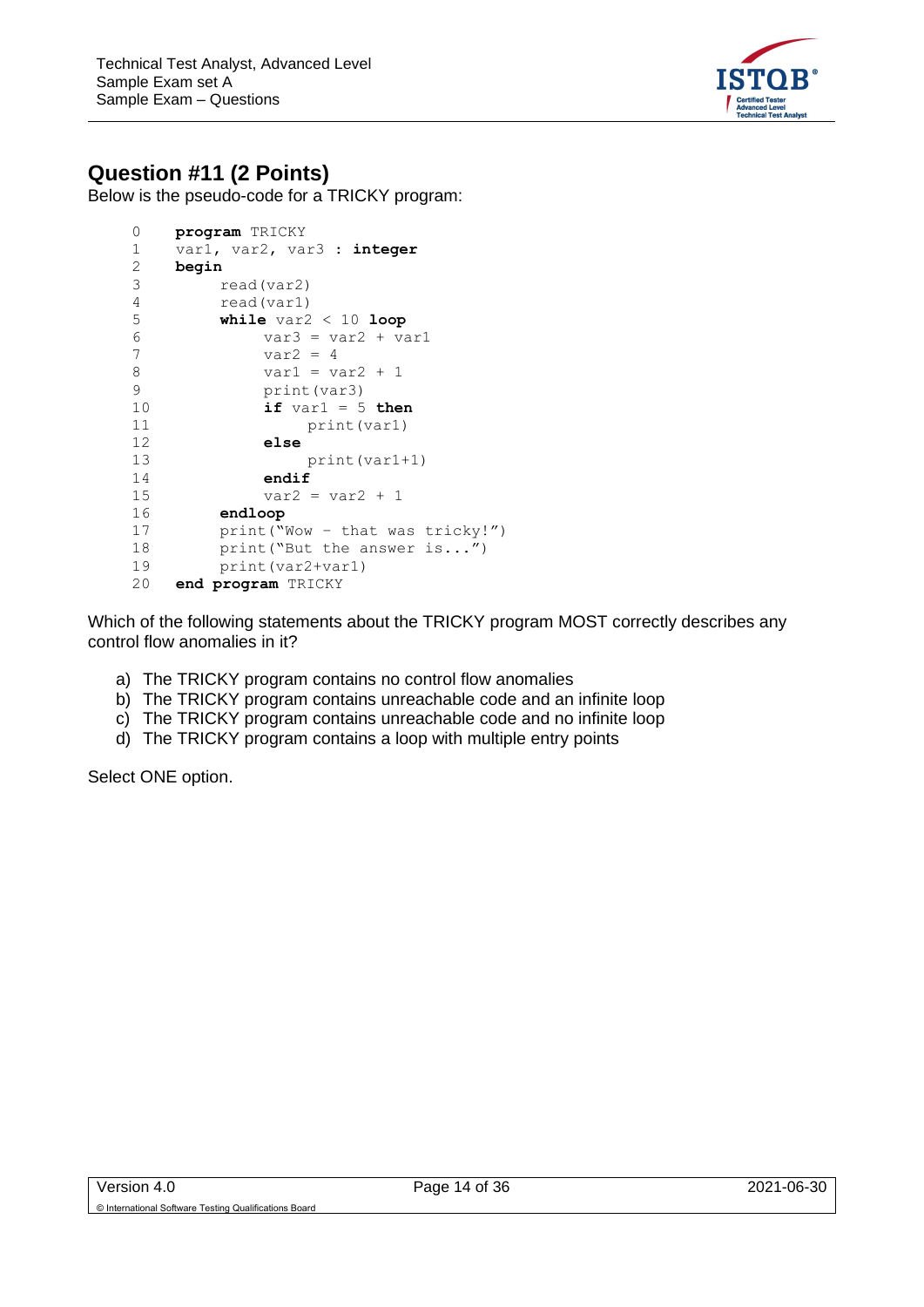

#### <span id="page-14-0"></span>**Question #12 (2 Points)**

The programmers have designed three versions of a function that finds the largest number among three integers: findMax1, findMax2 and findMax3. One of them must be chosen for the next release. The codes look as follows:

```
int findMax1(int n1, int n2, int n3) {
     int max;
    if (n1 \ge n2 \& x \le n1 \ge n3)max = n1;if (n2 \geq n1 \& k \leq n2 \geq n3)max = n2;if (n3 \geq n1 \& k \leq n3 \geq n2)max = n3; return max;
}
int findMax2(int n1, int n2, int n3) {
     int max;
    if (n1 \geq n2 \& k \leq n1 \geq n3)max = n1;else if (n2 \ge n1 \& n2 \ge n3)max = n2; else 
        max = n3; return max;
}
int findMax3(int n1, int n2, int n3) {
     int max;
    if (n1 \ge n2) {
        if (n1 \geq n3)max = n1; else 
             max = n3; } else {
        if (n2 \geq n3)max = n2; else 
             max = n3; }
     return max;
}
```
You were asked to select the one with the lowest cyclomatic complexity. Which ONE should you choose?

- a) findMax1
- b) findMax2
- c) findMax3
- d) You can choose any of them, because all three functions have the same cyclomatic complexity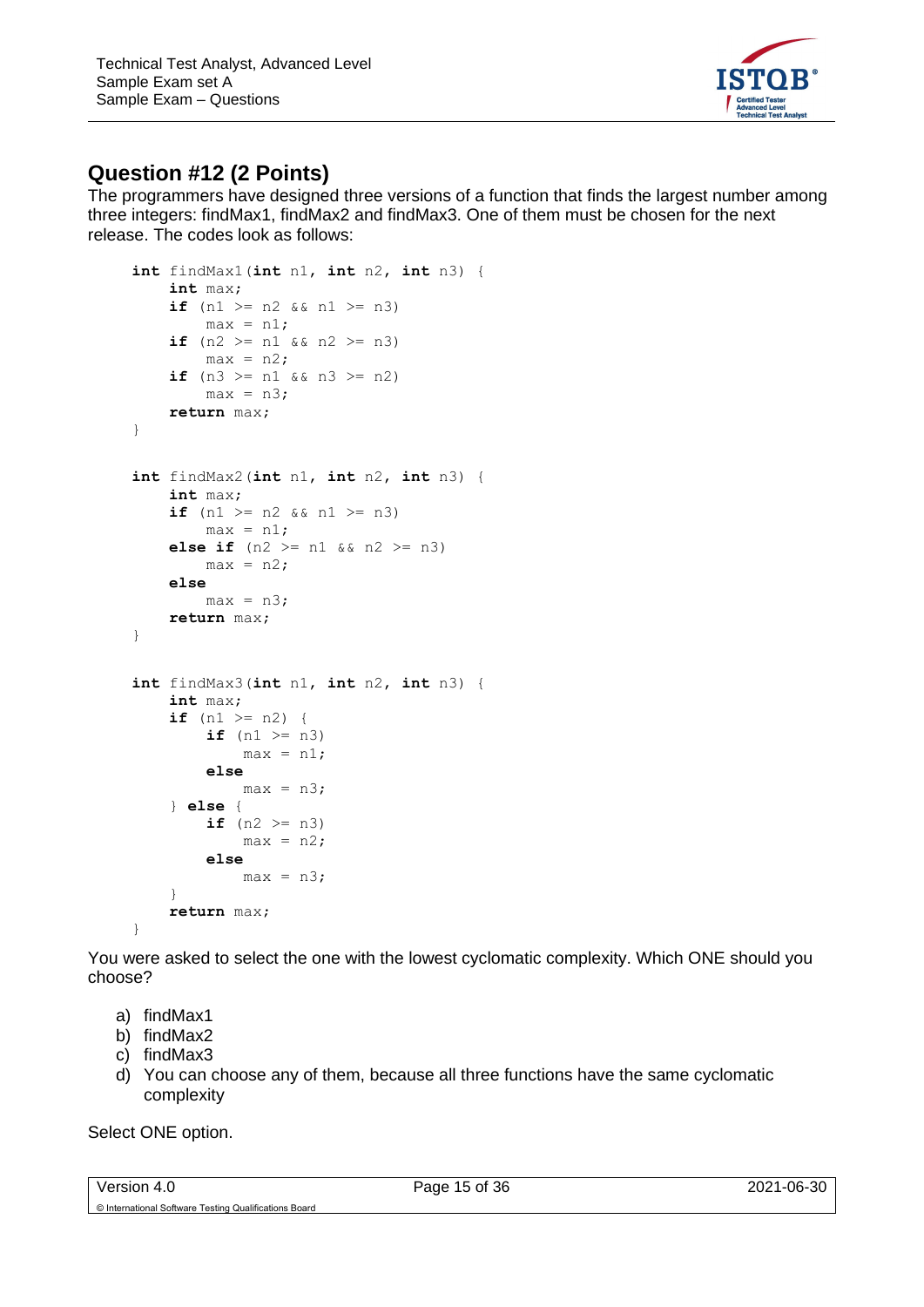

## <span id="page-15-0"></span>**Question #13 (2 Points)**

Below is the pseudo-code for a program that calculates and prints sales commissions:

```
0 program Calculate Commission
1 total, number : integer
2 commission hi, commission lo : real
3 begin
4 read(number)
5 while (number \neq -1) loop
6 total = total + number
7 read(number)
8 endloop
9 if (total > 1000) then
10 commission hi = 100 + 0.2 * ( total – 1000 )
11 else
12 commission_lo = 0.15 * total
13 endif
14 write("This salesman's commission is:")
15 write(commission_hi)
16 end program Calculate Commission
```
The code contains data flow anomalies on lines 6 and 12 (highlighted text). Which examples of data flow anomalies can be found on these lines?

- a) line 6: variable "total" is not assigned a value before using it line 12: variable "commission lo" is defined but subsequently not used
- b) line 6: an invalid value is assigned to variable "total" line 12: variable "commission lo" is redefined before it is used c) line 6: variable "total" is out of scope
- line 12: the "hard-coded" value "0.15" should not be used
- d) line 6: the variable "number" is undefined line 12: the variable "total" is redefined before it is used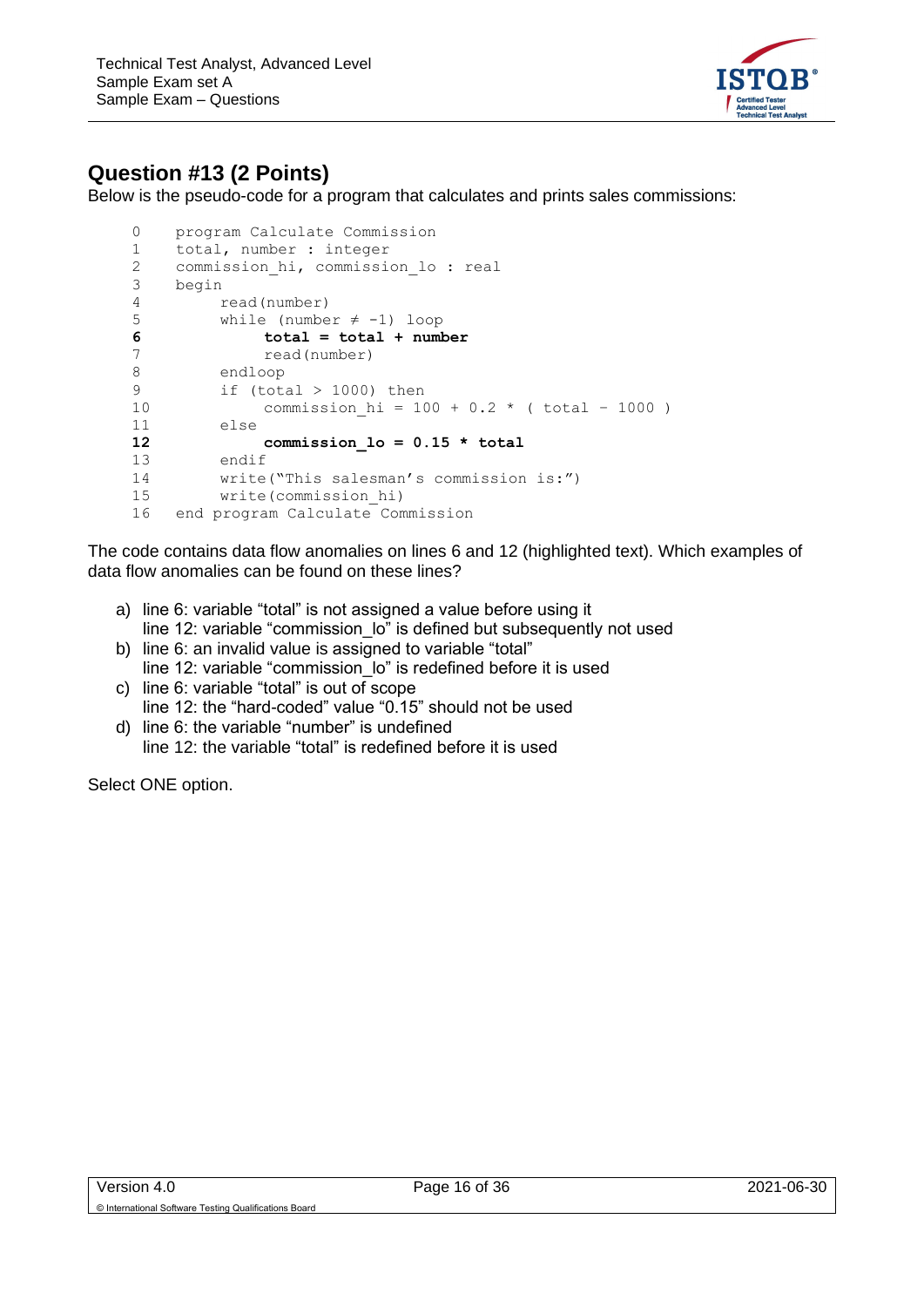

#### <span id="page-16-0"></span>**Question #14 (2 Points)**

You have been asked to analyze the following program that calculates a sales commission:

```
 PROGRAM Commission
    barrels, totalBarrels : INTEGER
    price, sales, commission : REAL
1 price = 35.0
2 totalBarrels = 0
3 INPUT(barrels)
4 WHILE NOT(barrels == -1) DO
5 totalBarrels = totalBarrels + barrels
6 INPUT(barrels)
7 ENDWHILE
8 sales = price * totalBarrels
9 IF (sales > 1800.0)
10 commission = 0.10 * 1000.0 + 0.15 * 800.0
11 commission = commission + 0.20 * (sales – 1800.0)
12 ELSE IF (sales > 1000.0)
13 commission = 0.10 * 1000.0
14 commission = 0.15 * (sales - 1000)
15 ELSE
16 commission = 0.10 * sales
17 ENDIF
18 totalBarrels = 0
19 barrels = 020 OUTPUT("Total commission = ",commission)
    END PROGRAM
```
Which pair of lines represents a data flow anomaly?

- a) 8–9
- b) 3–19
- c) 2–18
- d) 13–14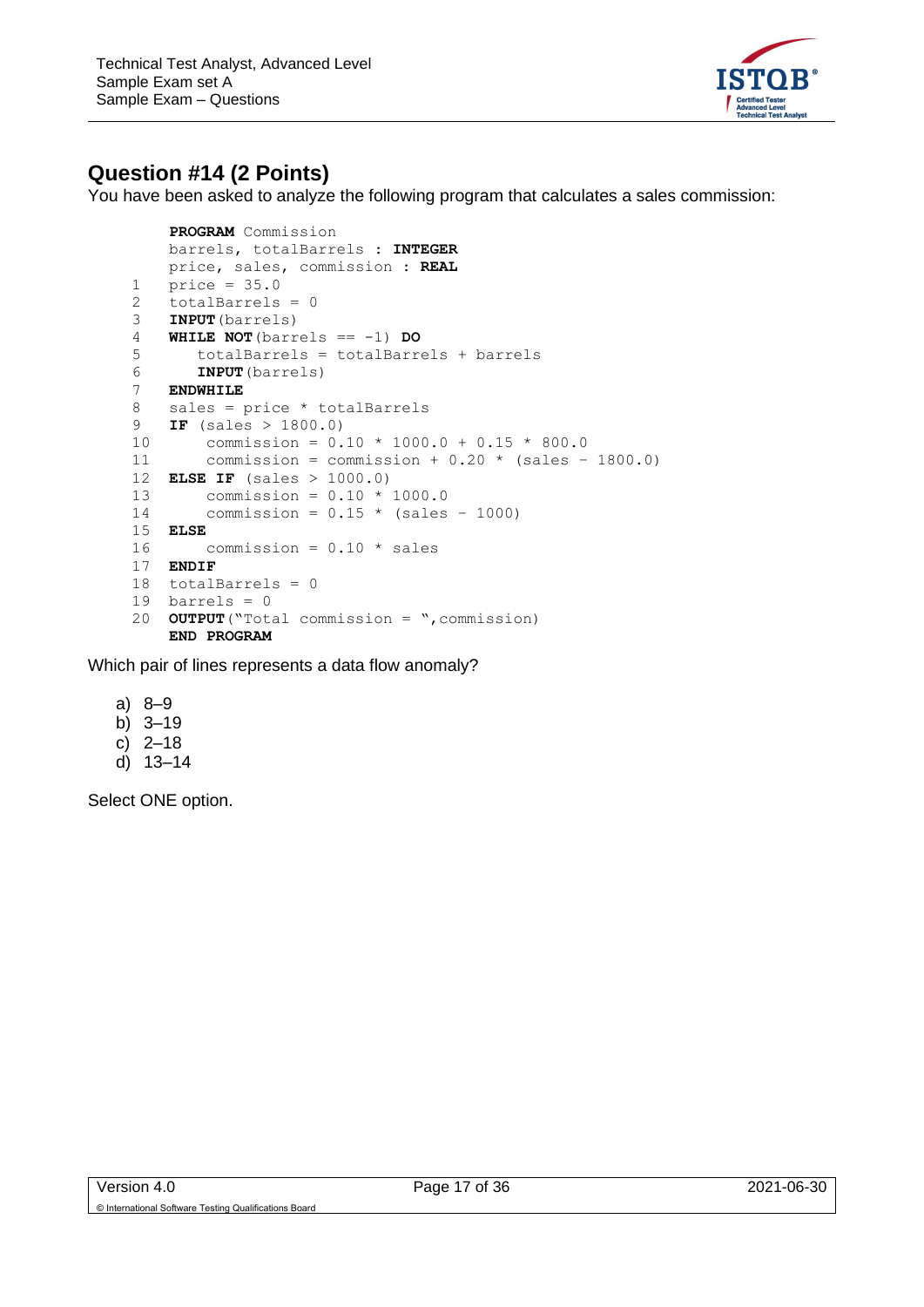

#### <span id="page-17-0"></span>**Question #15 (2 Points)**

You have been provided with the following system-wide average measures for the four systems, W, X, Y and Z, using static code analysis.

|               |                                   | <b>SYSTEM</b> |        |        |        |
|---------------|-----------------------------------|---------------|--------|--------|--------|
|               |                                   | W             |        |        |        |
|               | <b>Cyclomatic Complexity (CC)</b> | 23            |        | 12     |        |
|               | Cohesion (CH)                     | High          | Medium | Low    | High   |
| <b>Metric</b> | Coupling (CP)                     | Low           | High   | Medium | Medium |
|               | Commented Code (CO)               | 60%           | 10%    | 45%    | 8%     |
|               | Repeated code instances           | 9             | 2      | 3      | 12     |
|               | 'RE)                              |               |        |        |        |

Budget is available to improve the maintainability of the code in each of the four systems by applying the results of static analysis to the individual components.

Which of the following is the BEST way to improve maintainability of the code if you can address only two metrics per system?

| a) $W - CO$ , RE $X - CC$ , CH |               | $Y - CP$ , $CO$ | $Z - CC$ , RE   |
|--------------------------------|---------------|-----------------|-----------------|
| b) W – CC, CP                  | $X - CH$ , CO | $Y - CC$ , $CH$ | $Z - CO$ , RE   |
| c) $W - CC$ , RE               | $X - CP$ , CO | $Y - CC$ , $CH$ | $Z - CO$ , RE   |
| d) $W - CH$ , CO $X - CC$ , RE |               | $Y - CP, RE$    | $Z - CC$ , $CH$ |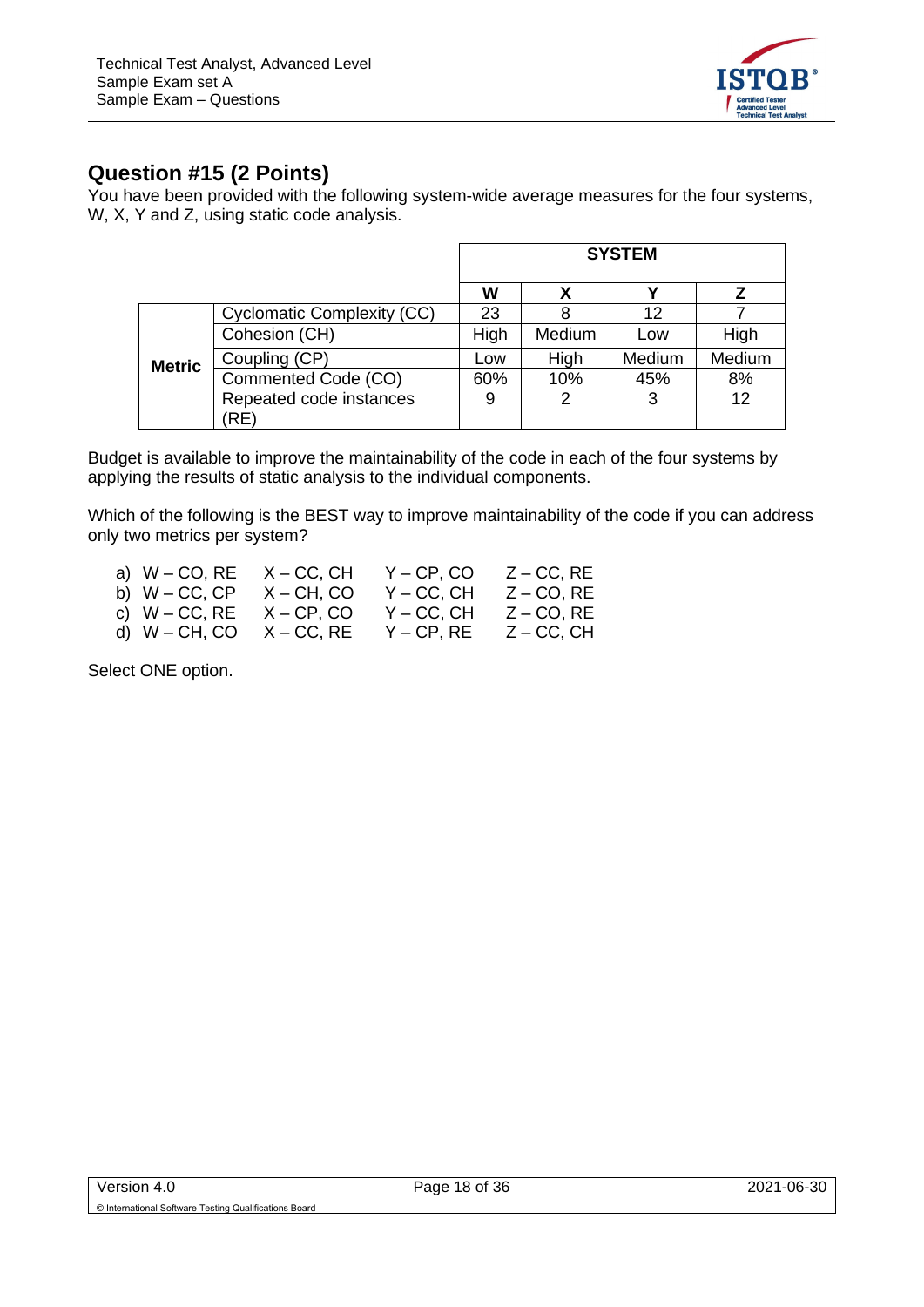

#### <span id="page-18-0"></span>**Question #16 (2 Points)**

Below is the pseudo-code for a TRICKY program:

```
0 program TRICKY
1 var1, var2, var3 : integer
2 begin
3 read(var2)
4 read(var1)
5 while (var2 < 10) loop
6 var3 = var2 + var1
7 \text{ var2} = 48 \t\t \text{var1} = \text{var2} + 19 print(var3)
10 if (var1 == 5) then
11 print(var1)
12 else
13 print(var1+1)
14 endif
15 var2 = var2 + 116 endloop
17 print("Wow – that was tricky!")
18 print("But the answer is...")
19 print(var2+var1)
20 end program TRICKY
```
Which TWO fixes to improve code maintainability would MOST likely be proposed after performing static analysis?

- a) Restructuring the code
- b) Improving the naming of variables
- c) Reduce program coupling
- d) Improving the amount of comments
- e) Improving the indentation of code

Select TWO options.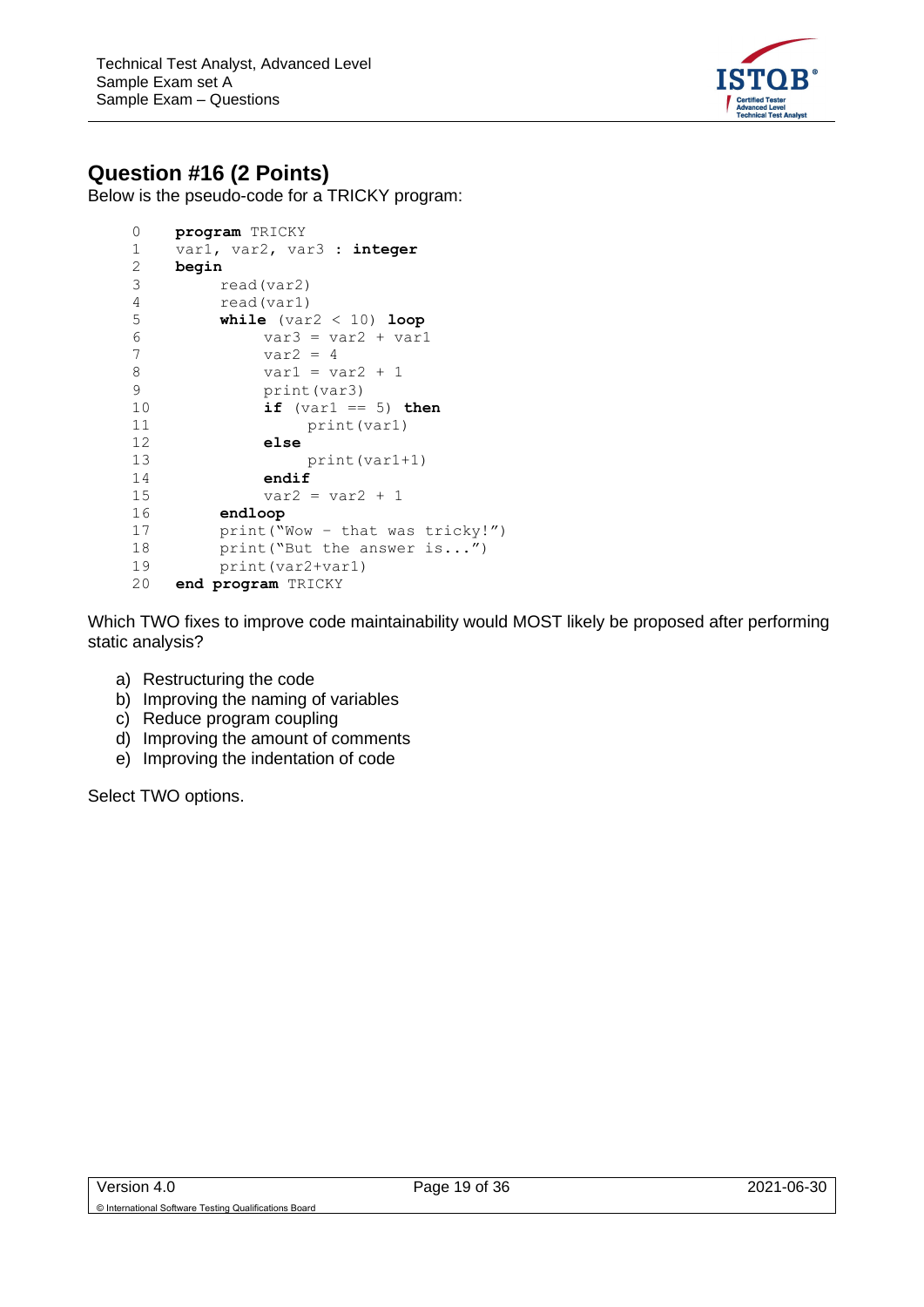

#### <span id="page-19-0"></span>**Question #17 (2 Points)**

You are the Technical Test Analyst working on a project developing a new Ambulance Dispatch System (ADS). This ADS assists operators in taking calls about incidents, identifying available ambulances, and mobilizing ambulances to handle the incidents. You know that the ADS was designed using an object-oriented approach and implemented using a language with automated garbage collection. During system and acceptance testing the system has been perceived to be generally performing correctly, but also rather slowly, and it has also occasionally 'crashed'; the subsequent (brief) investigations were inconclusive.

Which of the following statements would BEST justify the use of dynamic analysis in this situation?

- a) Dynamic analysis could be used to measure response times on user actions to identify efficiency bottlenecks
- b) Dynamic analysis could be used to generate control flow graphs of the system to allow targeted performance enhancement
- c) Dynamic analysis could identify memory access violations caused by a wild pointer that result in the occasional 'crashes'
- d) Dynamic analysis could be used to determine if programmers introduced defects by not properly releasing allocated memory

Select ONE option.

#### <span id="page-19-1"></span>**Question #18 (3 Points)**

Assume you are working as a Technical Test Analyst on a project where a new banking system is being developed. This system will store customer financial data, including personal information, account numbers, balances, and transaction histories, but no real customer data will become available until after the system is deployed operationally.

Based on this information, which of the following topics are you MOST likely to include in the system test plan?

- a) Test data anonymization
- b) Coordination of distributed components
- c) Testing of data encryption
- d) Testing in production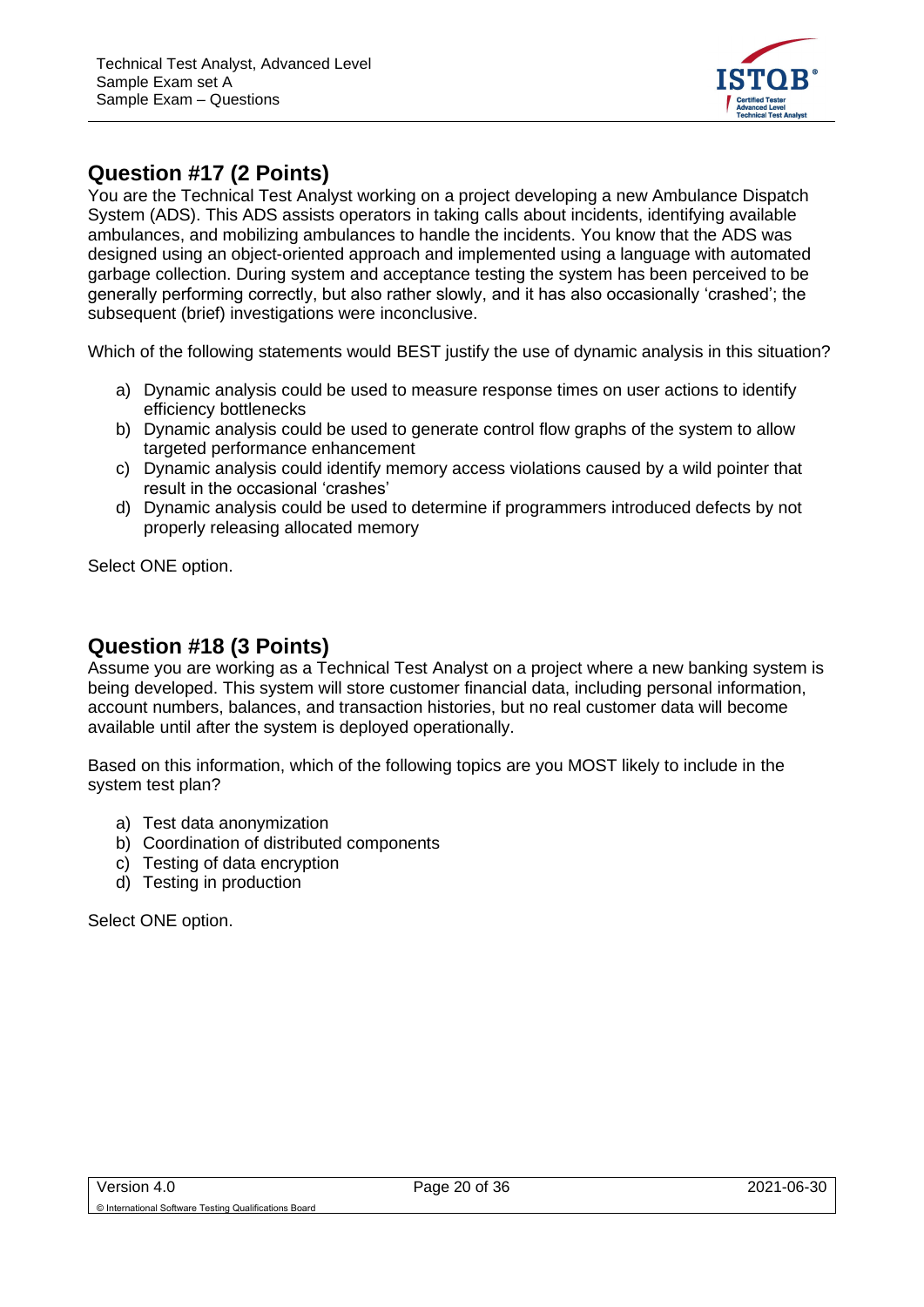

### <span id="page-20-0"></span>**Question #19 (3 Points)**

Assume you are working as a Technical Test Analyst on the system integration testing of the baggage handling system for a major airport. Most of the system components are developed by a main contractor, but the system components for baggage redirection and for handling outsized items are being developed off-shore by separate organizations. The airport operator is the customer for the project and has indicated that the system must run fast even under peak morning and evening loads. A fully representative test environment has been made available for the system integration tests and a specialist tools team has been set up to support the functional and nonfunctional testing. Some of the functional tests for systems integration have already been implemented but progress is slow.

Based on this information, which TWO of the following topics are you MOST likely to identify as risks in the system integration test plan?

- a) Stakeholder requirements
- b) Required tool acquisition and training
- c) Test environment requirements
- d) Organizational considerations
- e) Data security considerations

Select TWO options.

#### <span id="page-20-1"></span>**Question #20 (2 Points)**

Consider the following product risk: Abnormal application termination due to network connection failure.

Which of the following is the MOST appropriate test type to address this risk?

- a) Reliability testing
- b) Performance testing
- c) Operability testing
- d) Portability testing

Select ONE option.

#### <span id="page-20-2"></span>**Question #21 (2 Points)**

Consider the following product risk: "The new database is not suitable for replacing the current one".

Which of the following is the MOST appropriate test type to address this risk?

- a) Adaptability testing
- b) Replaceability testing
- c) Capacity testing
- d) Co-existence testing

#### Select ONE option.

Version 4.0 **Page 21 of 36** Page 21 of 36 **June 30, 2021-06-30** © International Software Testing Qualifications Board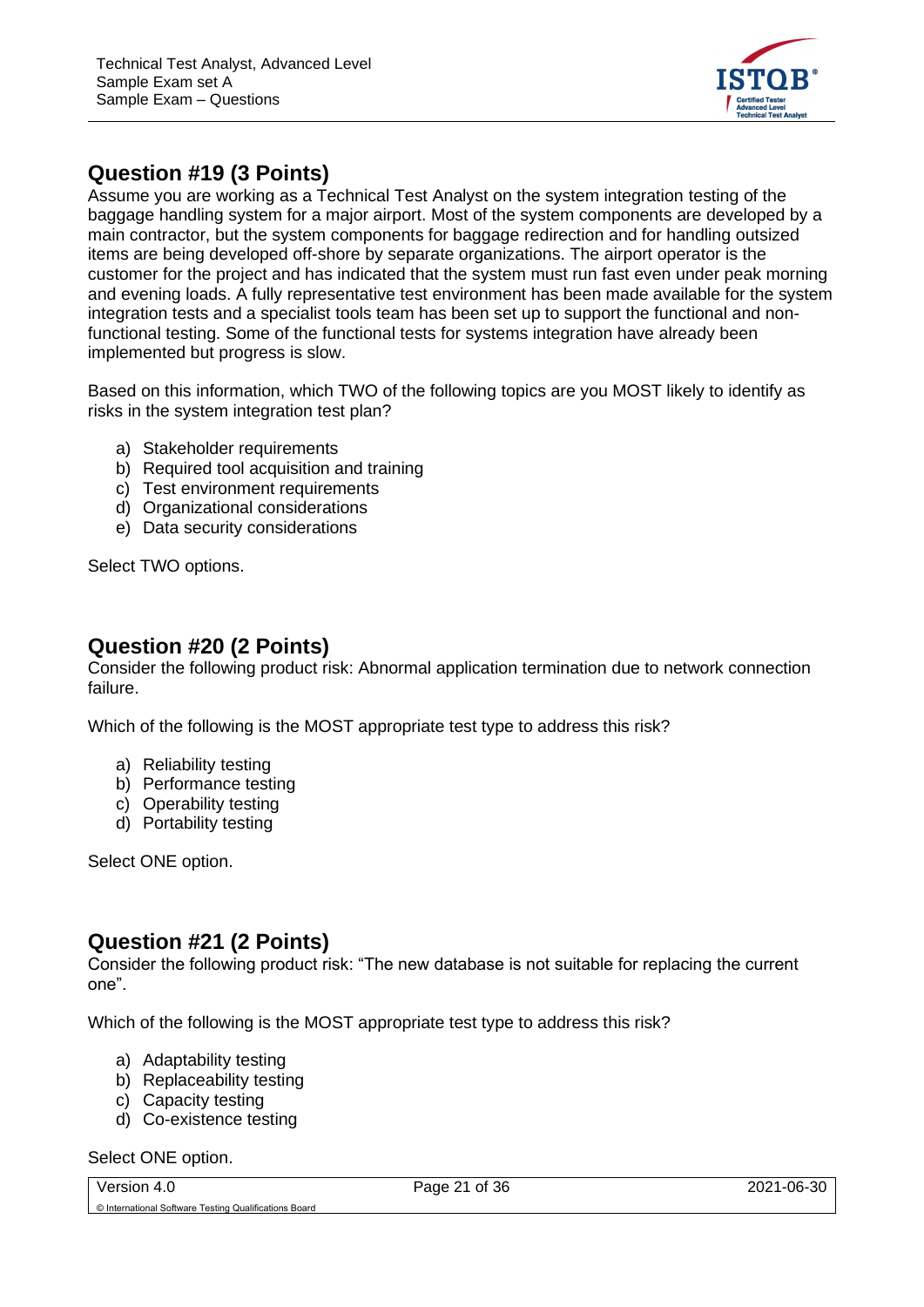

#### <span id="page-21-0"></span>**Question #22 (1 Point)**

Which of the following statements is CORRECT?

- a) It is desirable to conduct end-to-end turnaround time tests as early as possible, even if a production-like environment is not yet available
- b) Availability testing using operational profiles is performed both before and after entering operational service
- c) Security testing should start with component testing and go on through integration and system testing as security issues can be introduced anytime during development
- d) Maintainability can be evaluated early in the lifecycle without having to wait for a complete and running system

Select ONE option.

#### <span id="page-21-1"></span>**Question #23 (1 Point)**

Which of the following statements is CORRECT?

- a) Reliability tests are commonly done as part of system testing
- b) Co-existence testing is normally performed immediately after component testing has been completed
- c) Adaptability tests are often performed in conjunction with security tests
- d) Replaceability testing is normally only performed once the overall system and potential replaceable components are available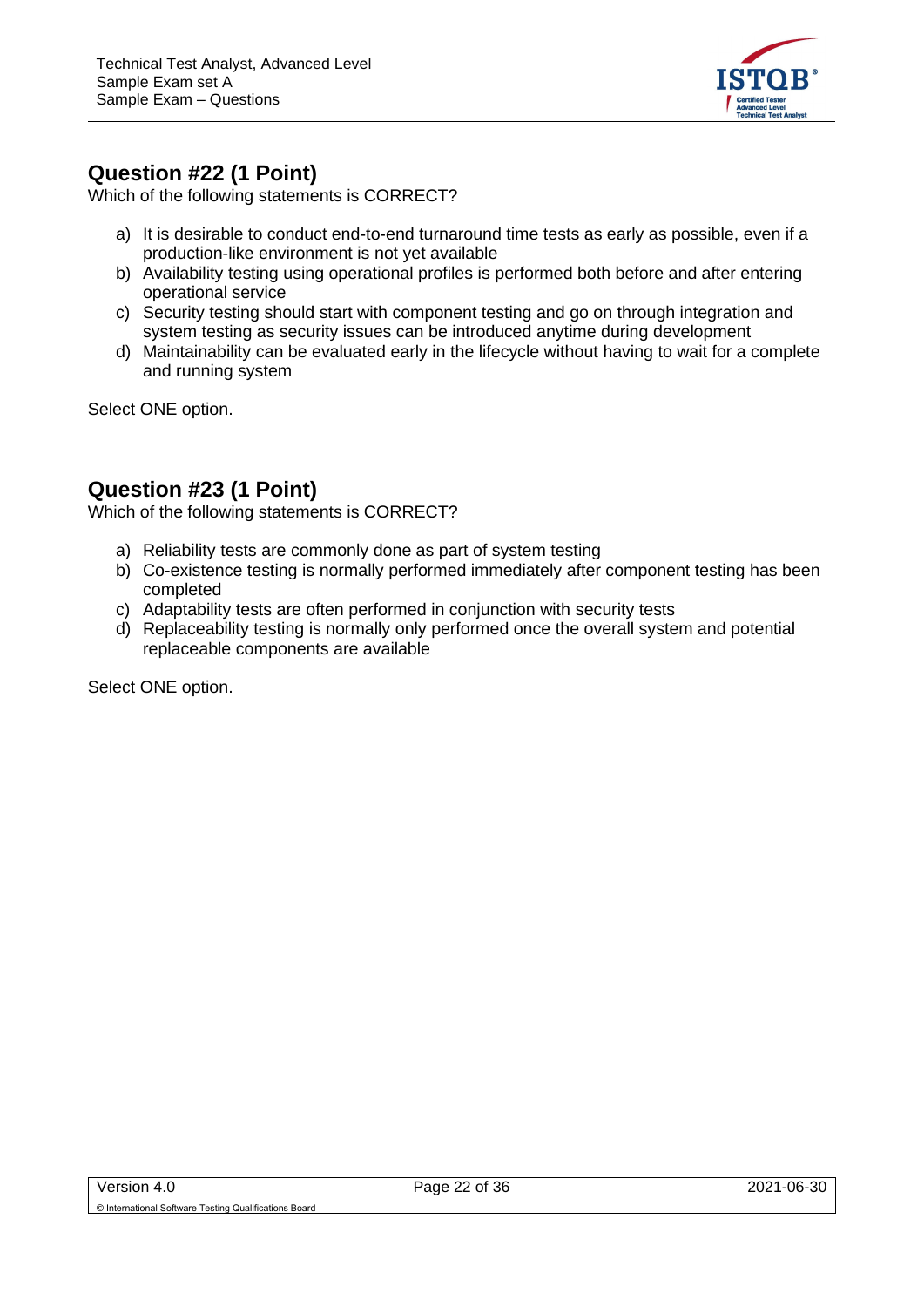

#### <span id="page-22-0"></span>**Question #24 (2 Points)**

Assume that you are working for a start-up company with big ambitions but with limited initial funding. They are creating a system that will provide customized loyalty and rewards programs for small- and medium-sized businesses selling to customers on the web. These companies enroll themselves on the system's web store. This allows the companies to create customized buttons, to be placed on their websites, that let customers enroll in the companies' loyalty and rewards program. Each subsequent purchase earns points, and both companies and their customers can manage the program; for example, companies can determine the number of points required for customers to receive a free product or service, and customers can monitor their points.

Your employer's marketing staff is heavily promoting the system, offering aggressive discounts on the first year's fees to sign up new companies. The marketing materials state that the service will be highly reliable and extremely fast for companies and their customers.

At this time, the requirements are complete, and development of the software has just begun. The current schedule will allow companies and their customers to start enrolling in three months.

Your employer intends to use cloud computing resources to host this service, and to have no hardware resources other than ordinary office computers for its developers, testers, and other engineers and managers. Industry-standard web-based application software components will be used to build the system.

Assume that you are executing security tests against the system.

Which of the following types of defect would you expect to find during this testing?

- a) System clears screen too quickly after login
- b) System removes user temporary files after logout
- c) System allows unauthorized access to data
- d) System allows access from unsupported browser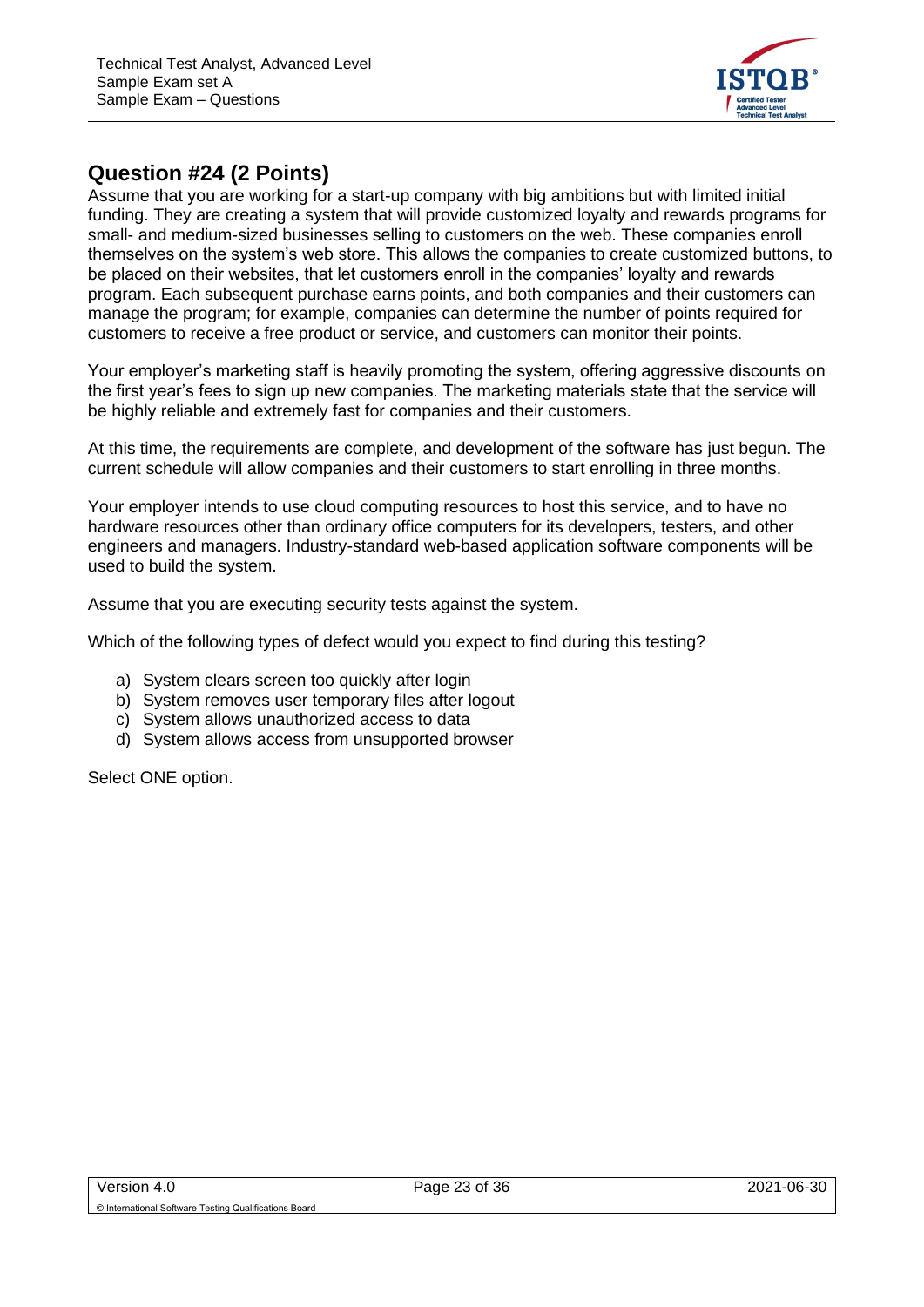

#### <span id="page-23-0"></span>**Question #25 (2 Points)**

The system integration testing for a new version of a stocks trading system is being planned. You are planning the performance efficiency tests as part of this testing. The new version has increased functionality, but the basic architecture remains the same.

The current system has so far received a positive response and the number of users has steadily increased. It enables users to trade individual stocks with a simple transaction consisting only of the user identity, stock number, quantity, and action (buy or sell).

The current system's response time to user inputs is regularly monitored by conducting performance tests supported by a tool and using a fully representative test environment. At present the system runs reliably and response times to user trading transactions are just below the maximum specified.

The marketing department anticipates that with the new functionality being introduced in the next version, the number of users is expected to double over the next 12 months. You have included scalability tests into your performance testing strategy.

When planning the performance efficiency tests, which of the following types of defects would you target in the system integration test plan as being the MOST likely to occur?

- a) The simulated increase in the number of users will result in data volumes exceeding the bandwidth of the test environment
- b) The system fails to meet future response time requirements for the anticipated numbers of users
- c) The disk capacity requirements will exceed the resources available once more users are added
- d) The system's response time will degrade when running the system for a long time under a nominal load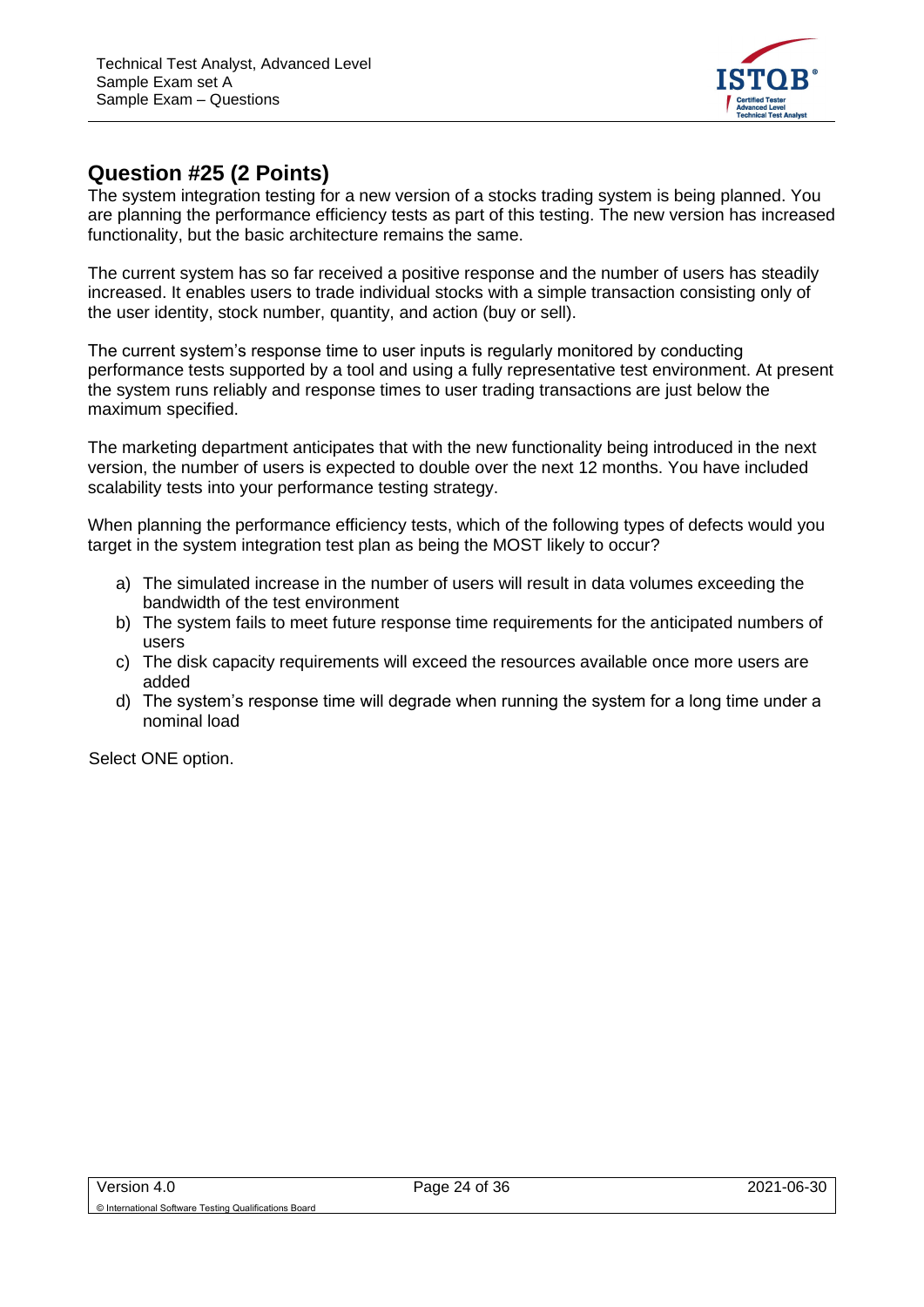

#### <span id="page-24-0"></span>**Question #26 (1 Point)**

By entering the following phrase into the username field of the login form:

abcd  $OR$   $1=1$ 

a tester performed an SQL injection attack and consequently obtained a list of all valid usernames for the system.

Which of the following security aspects was MOST likely to have been addressed by this test?

- a) Confidentiality
- b) Non-repudiation
- c) Accountability
- d) Availability

Select ONE option.

### <span id="page-24-1"></span>**Question #27 (1 Point)**

You work as the TTA on an agile project and you have been asked to calculate the mean time to failure (MTTF) for the system under test under a normal load.

Which of the following sources of information is MOST likely to provide you with the necessary information about the load that you should generate in your tests?

- a) Product owner
- b) Operational profile
- c) Scrum master
- d) Test environment requirements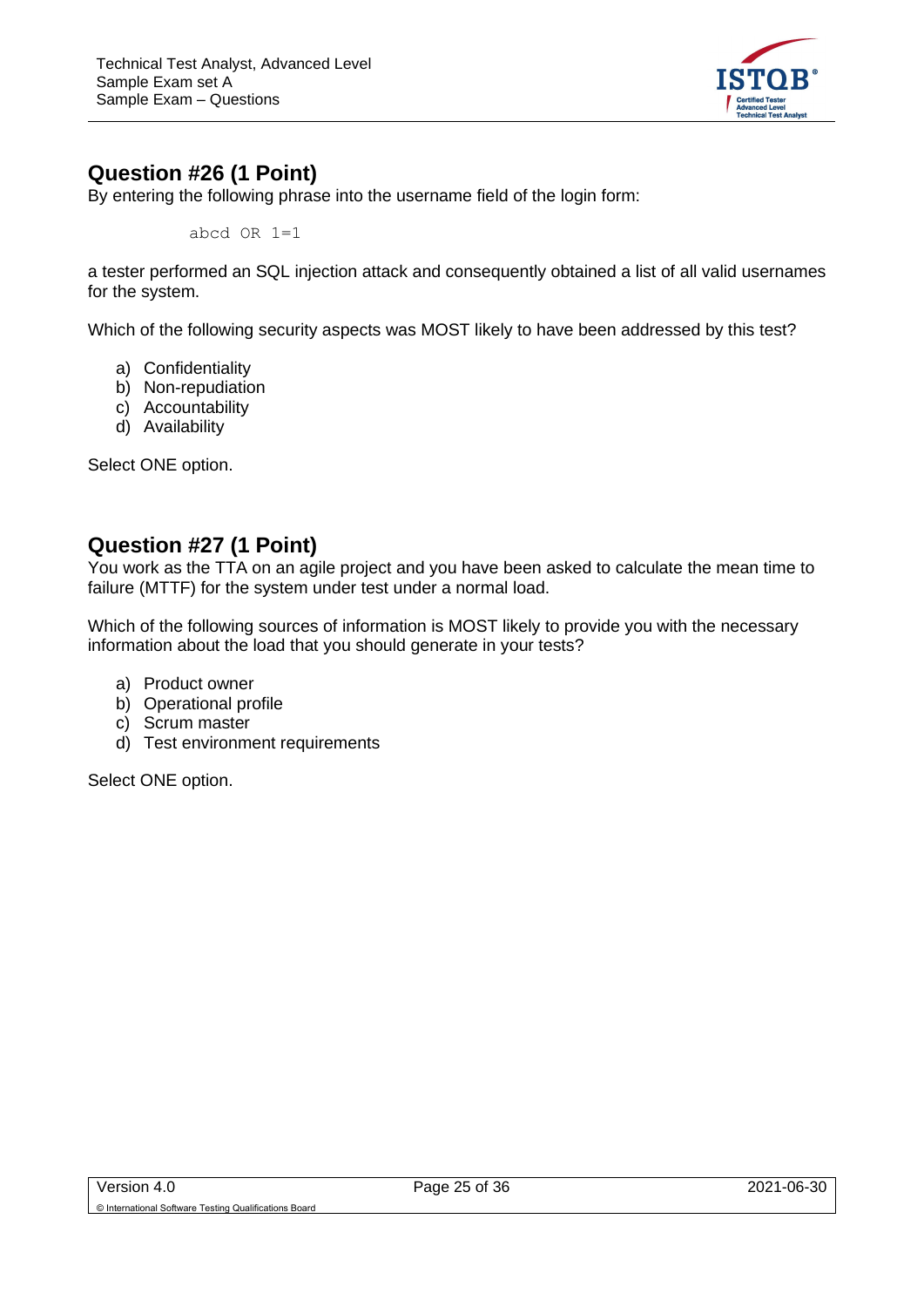

#### <span id="page-25-0"></span>**Question #28 (1 Point)**

Which of the following statements about code reviews in the context of planning performance efficiency testing is CORRECT?

- a) Code reviews are not useful in performance efficiency testing, because performance can be measured only with dynamic testing on a running system
- b) Code reviews are useful in performance efficiency testing, because they may detect inefficient algorithm implementation that may cause performance issues
- c) Code reviews are not useful in performance efficiency testing, because performance efficiency testing usually requires the entire system to be implemented, so it is typically performed as part of system testing, which requires dynamic testing, not static testing
- d) Code reviews are useful in performance efficiency testing, because static testing is not dependent on the test environment, so the testers do not need to spend time on defining and building the test environment

Select ONE option.

#### <span id="page-25-1"></span>**Question #29 (1 Point)**

Which of the following statements provides the BEST rationale for including maintainability testing in a test approach?

- a) Analyzability should be considered if you expect a lot of combinations need to be tested
- b) Modifiability should be considered if you expect several problems to be identified within the system
- c) Modularity should be considered if you are testing a system provided as commercial off-theshelf (COTS) software
- d) Reusability should be considered if you expect different versions of the same product to be developed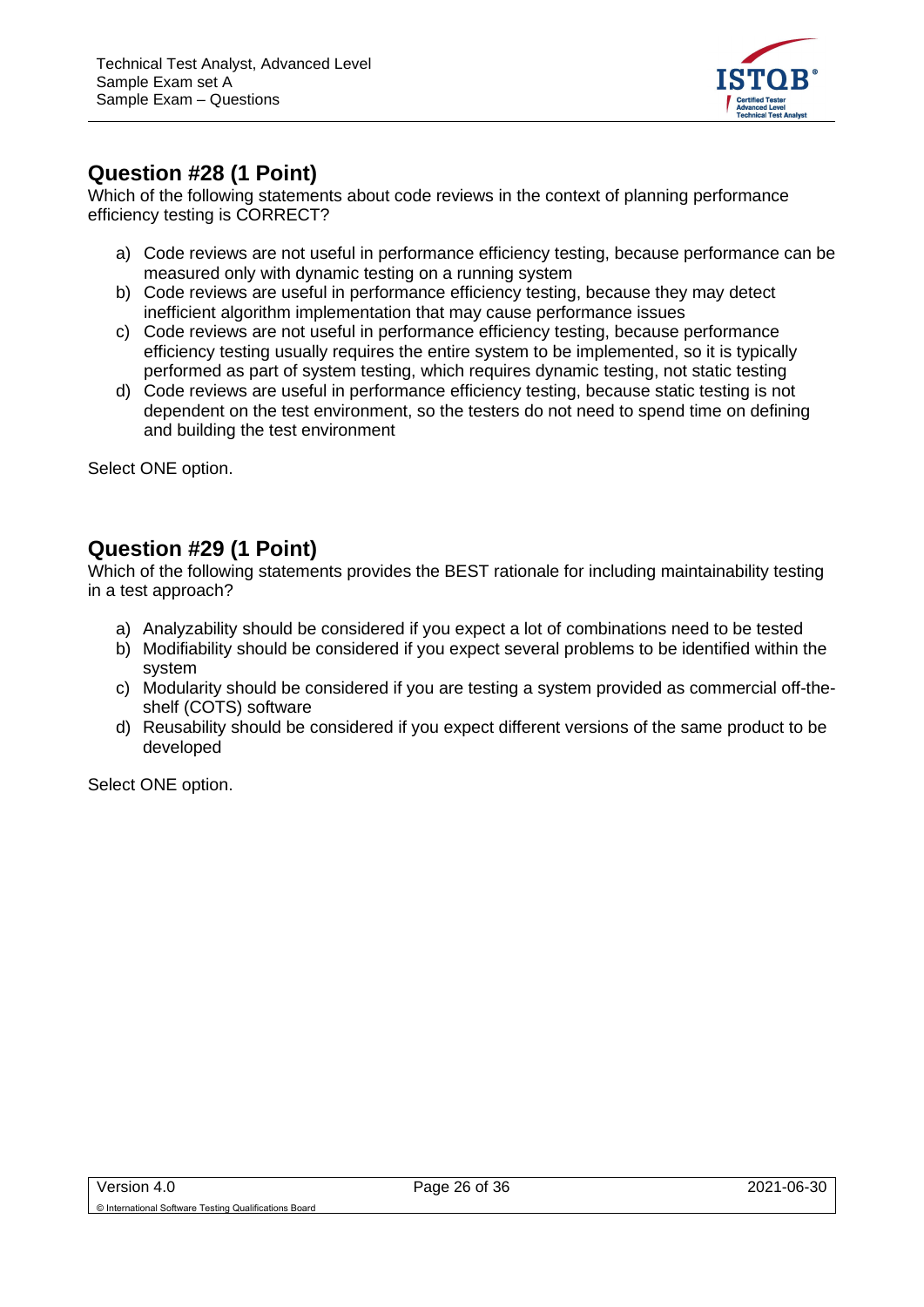

#### <span id="page-26-0"></span>**Question #30 (1 Point)**

You work as a tester in a company that develops a desktop financial application for accountants. The users reported problems with the following scenario, and you have been tasked with testing the fix.

- Download app from the producer website
- Install it using the installation wizard
- Check if the app is installed properly
- Uninstall the app
- Check if everything was uninstalled properly

What is the reason for performing this test?

- a) To test maintainability
- b) To test reliability
- c) To test portability
- d) To test compatibility

Select ONE option.

#### <span id="page-26-1"></span>**Question #31 (1 Point)**

A Technical Test Analyst has been invited to the formal review of an architectural design specification. The review has been called at short notice for the following day and although there is nothing in the analyst's diary for that time, there is no time to prepare.

Which of the following would be the most appropriate response to the invitation?

- a) I am free at that time, so I have no problem in attending
- b) I do not have time to prepare but I will attend rather than cause a delay
- c) I do not have time to prepare so I suggest the review is postponed
- d) I do not have time to prepare, but I still might contribute some useful input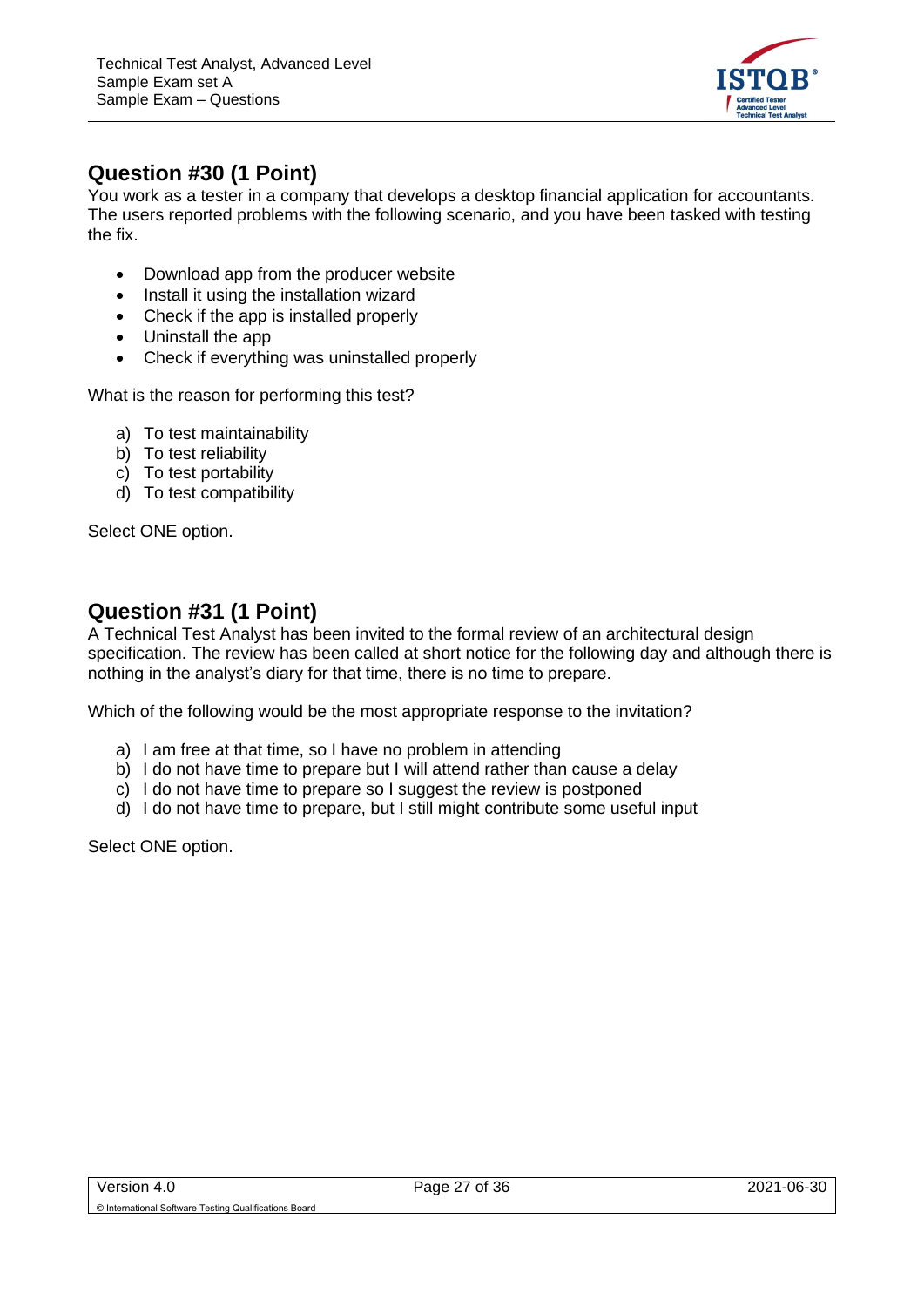

#### <span id="page-27-0"></span>**Question #32 (3 Points)**

You are participating in an architectural review of a new product design. This is an embedded product that has severe memory restrictions. Consider the following programming practices and problems that can result from using those practices.

Programming Practices:

- 1. Connection pooling
- 2. Data caching
- 3. Lazy instantiation
- 4. Transaction concurrency

Problems:

- A. Performance impact when the instantiation is needed
- B. Transaction loss due to processor unavailability
- C. Errors in multi-threading logic
- D. Stale data

Which of the above programming practices could be used to reduce unnecessary memory use in this scenario and what are the possible problems in using this practice?

- a) Practice 2, Problem D
- b) Practice 4, Problem C
- c) Practice 3, Problem A
- d) Practice 1, Problem B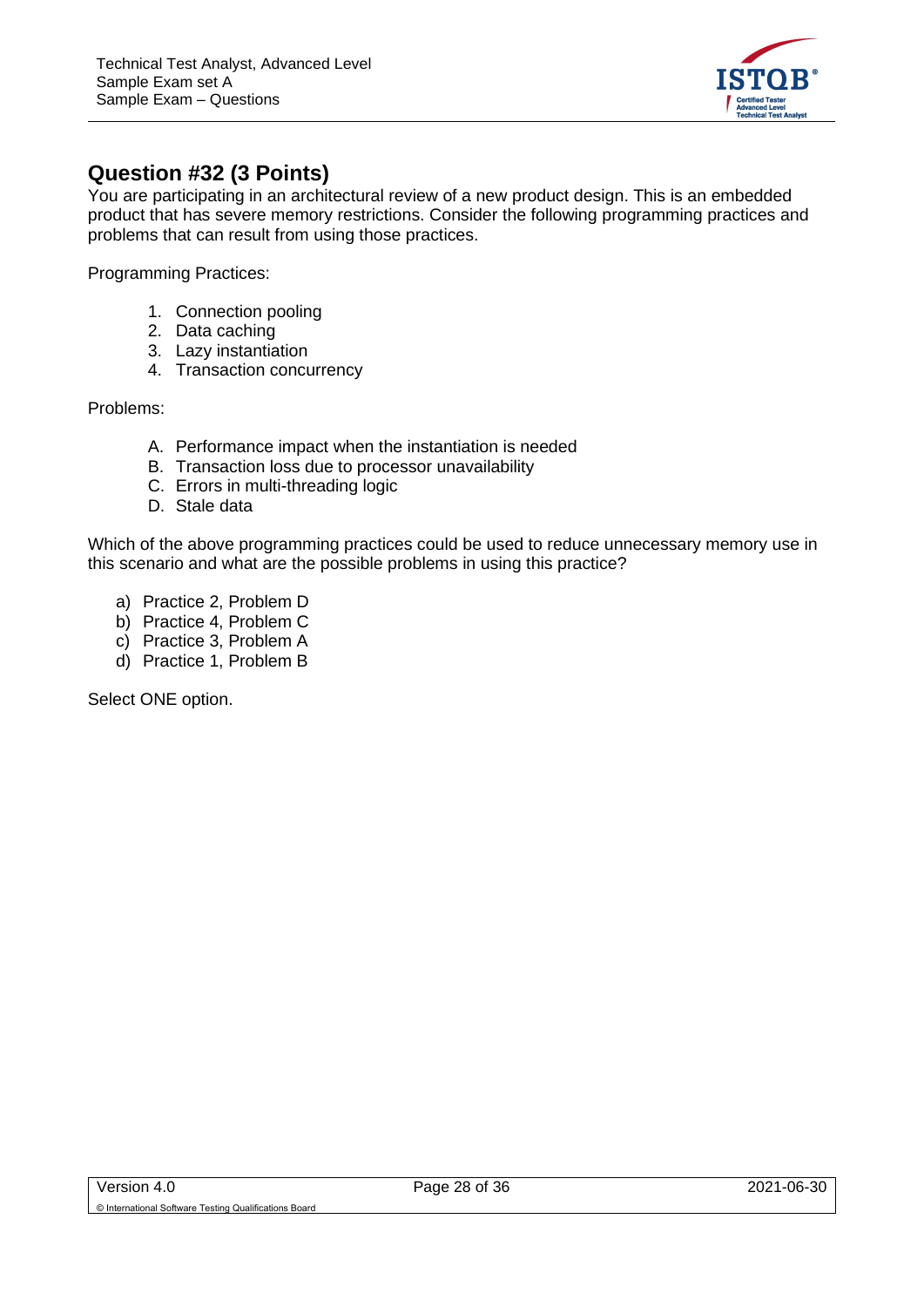

#### <span id="page-28-0"></span>**Question #33 (3 Points)**

You are participating in an architectural design review of a new product design. This is a webbased currency trading product that provides real-time information on prices for currencies selected by the user.

The following list of practices are mentioned in the design as options for ensuring response times of less than 1 second and real-time data accuracy under maximum expected loads.

Which of the following practices would you highlight as the MOST promising for achieving the requirement?

- a) Load balancing
- b) Data caching
- c) Object orientation
- d) Data replication

Select ONE option.

#### <span id="page-28-1"></span>**Question #34 (3 Points)**

You are participating in a code review and have noticed a problem in the following section of pseudo-code (assume \*\*\* indicates a comment).

```
*** this code checks for the validity of a card type ***
    if credit card is type "Discover" then
        Display error message 437
    else if credit card is type "Visa" or "MasterCard" then
        Process purchase
    else if credit card is type "AmericanExpress" then
        Display error message 439
    else
         Display error message 440
    end if
```
Which of the following problems is demonstrated in this section of code and why should it be corrected?

- a) The comment in the code is incorrect, resulting in a maintainability impact
- b) An external library should be used to validate the credit card; thus, the code is inefficient because it does not re-use existing components
- c) The most likely case is not tested first, resulting in a potential performance impact
- d) There is no default clause, resulting in potential cases not being handled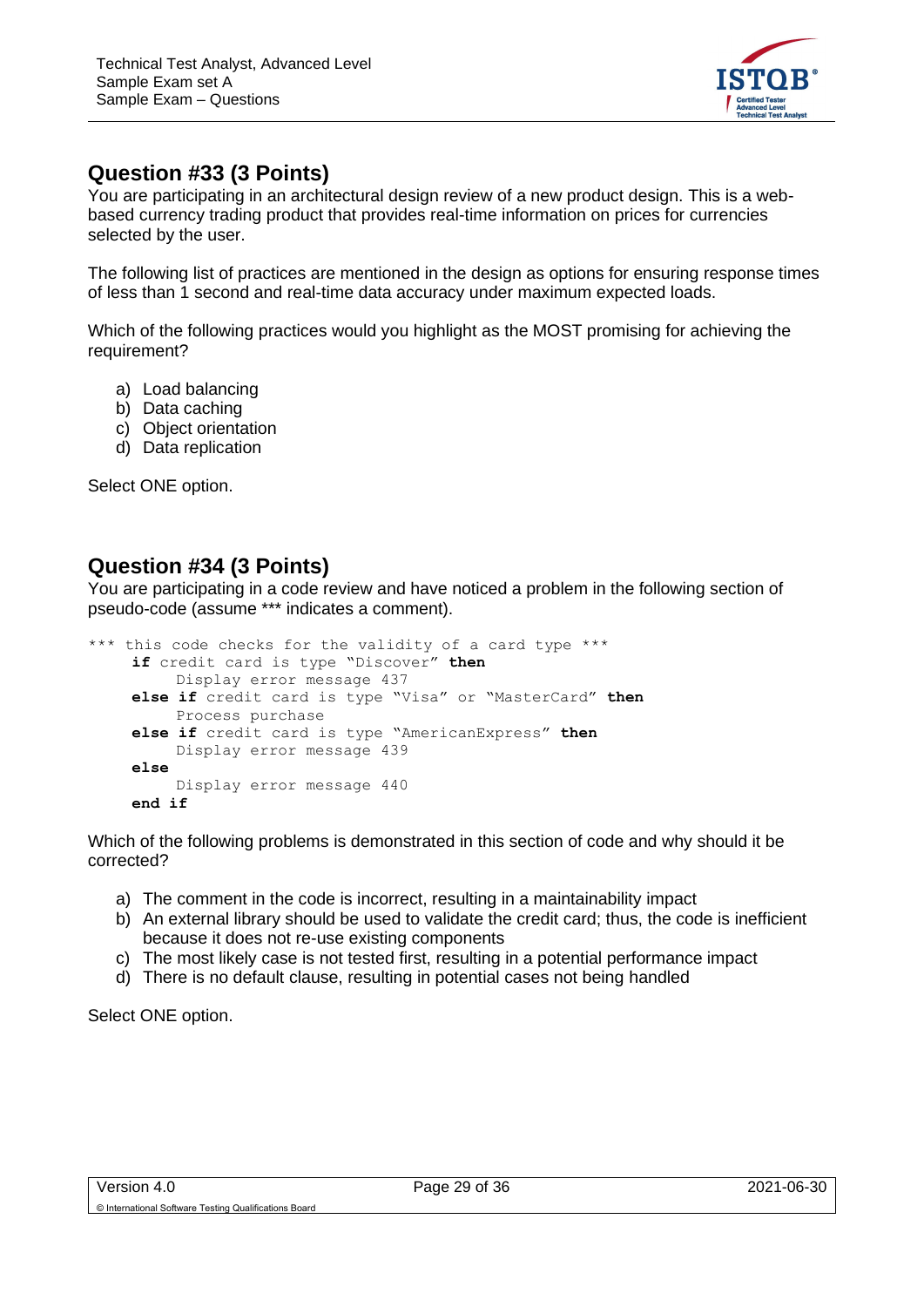

#### <span id="page-29-0"></span>**Question #35 (3 Points)**

You are participating in a code review and have noticed a problem in the following section of pseudo-code (assume \*\*\* indicates a comment).

```
*** this pseudo-code calculates the average sales per month achieved by an
organization ***
   0 program SALES
   1 month_counter, sales_in_month, total_sales, fileID: integer
   2 average sales: float
   3 begin
   4 *** open the sales file***
   5 fileID = open file ( "Sales" )
   6 if (fileID = 0) then
   7 *** File cannot be opened***
   8 Display error message 333
   9 else
   10 *** get the number of months you want to consider
   11 Read (number of months)
   12 month counter = 1
   13 while month counter <= number of months loop
   14 *** get sales for month from sales file using the
   GetSales function***
   15 sales in month = GetSales (month counter, FileID)
   16 *** add the sales to the total***
   17 total sales = total sales + sales in month
   18 month counter = month counter + 1
   19 endloop
   20 *** calculate the average monthly sales and output that 
   value***
   21 average_sales = total_sales / number_of_months
   22 Write (average sales)
   23 endif
   24 end program SALES
```
Which of the following problems is demonstrated in this section of code?

- a) Files are not checked for existence before attempting to access
- b) Divisors are not tested for zero
- c) Comments are inconsistent with the code
- d) There are unused variables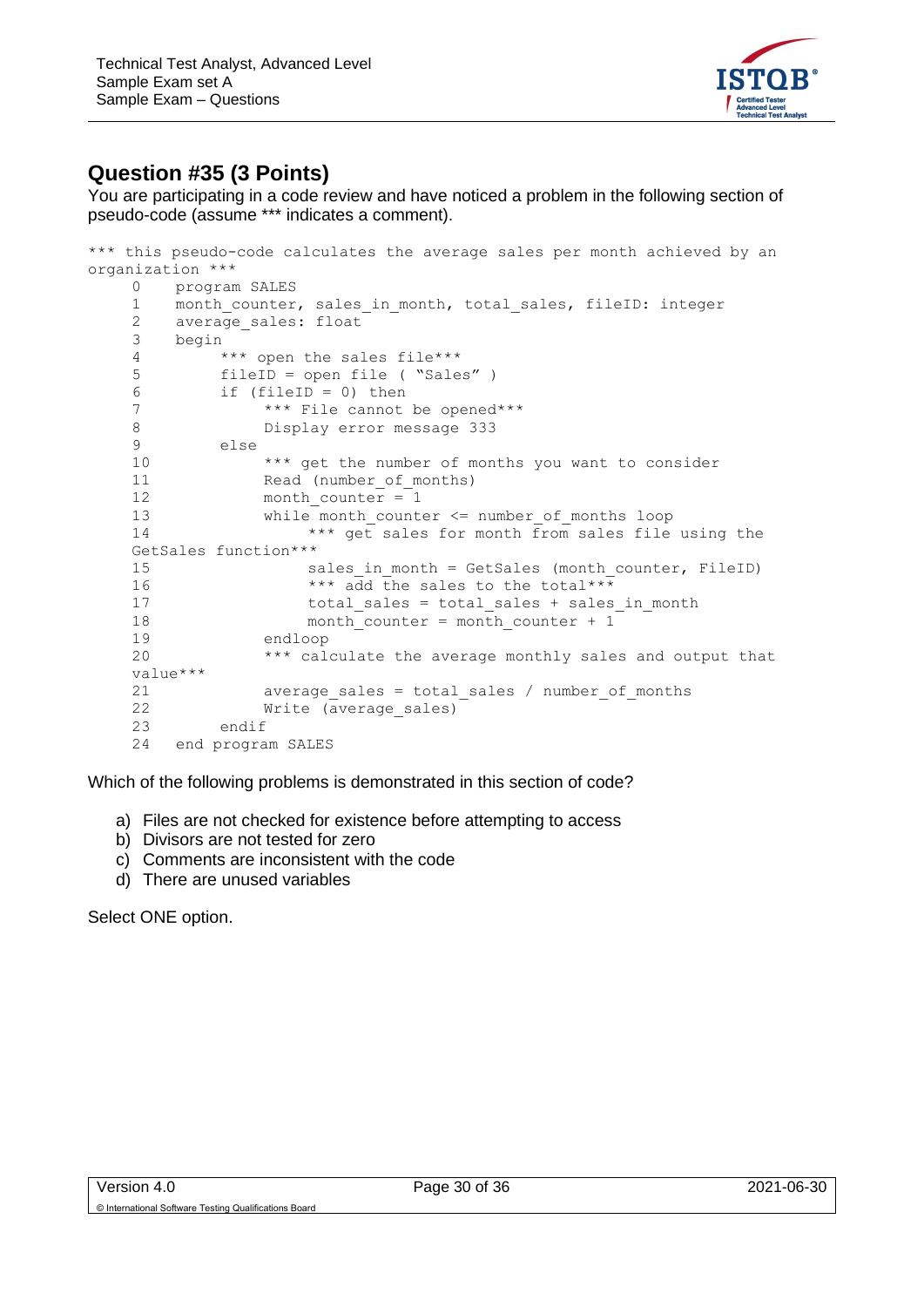

#### <span id="page-30-0"></span>**Question #36 (1 Point)**

Which of the following are typical activities performed by a Technical Test Analyst when setting up a test automation project?

- a) Designing the test data for the automated test cases
- b) Reserving time for working on the test automation project in agreement with the test manager
- c) Writing the test scripts based on keywords and data provided by Test Analysts
- d) Determining who will be responsible for the analysis and design of test cases to be automated
- e) Defining how the project's test management tool will communicate with the new test automation tool

Select TWO options.

#### <span id="page-30-1"></span>**Question #37 (1 Point)**

Which of the following statements BEST captures the difference between data-driven and keyword-driven test automation?

- a) Keyword-driven test automation can extend data-driven automation by defining keywords corresponding to actions in business processes
- b) Data-driven test automation extends keyword-driven automation by storing test data in spreadsheets or databases
- c) Data-driven test automation is more maintainable than keyword-driven test automation
- d) Keyword-driven test automation requires fewer skills to develop than data-driven test automation

Select ONE option.

#### <span id="page-30-2"></span>**Question #38 (1 Point)**

Which of the following describes a common technical issue that causes test automation projects to fail to achieve the planned return on investment?

- a) Elimination of duplication of information across tools
- b) Removal of manual checking of data exchanges between tools
- c) Use of an integrated development environment to simplify integration between tools
- d) Failure to include software that automatically handles test failures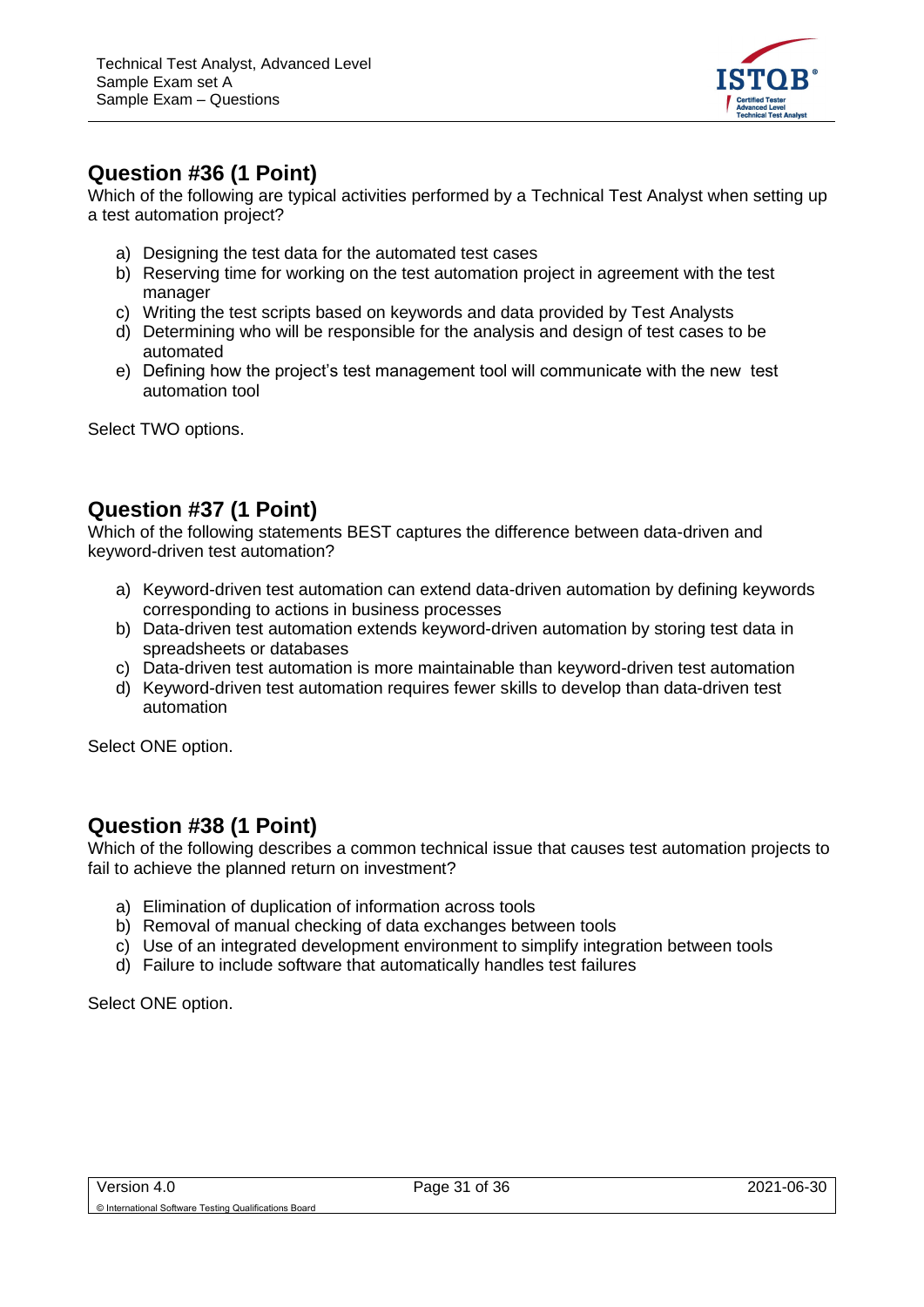

## <span id="page-31-0"></span>**Question #39 (2 Points)**

Assume that you are involved in testing a mature application. This application is an online dating service that allows users: to enter a profile of themselves; to meet orientation-appropriate people who would be a good match for them; to arrange social events with those people; and, to block people they do not want to contact them.

Defects and test cases are managed in an existing commercial test management tool, which is working well. Source code and other project work products are stored in an open-source configuration management system.

Your manager directs you to help her select a test execution automation tool to automate most of the regression testing.

Assume you are using a keyword-driven automation approach. Which TWO of the options would be the MOST LIKELY keywords for this application?

- a) Enter Test Data
- b) Remove Test Data
- c) Enter Profile
- d) Find\_Match
- e) Pay\_Bill

Select TWO options.

## <span id="page-31-1"></span>**Question #40 (1 Point)**

Which of the following statements about fault seeding tools is correct?

- a) These tools insert defects into the source code to test the input checking capabilities of the software
- b) These tools insert defects into the source code to check the level of fault tolerance of the software
- c) These tools insert defects into the source code to test the effectiveness of the test suite
- d) These tools are generally used by the test analyst to measure the coverage achieved by specified tests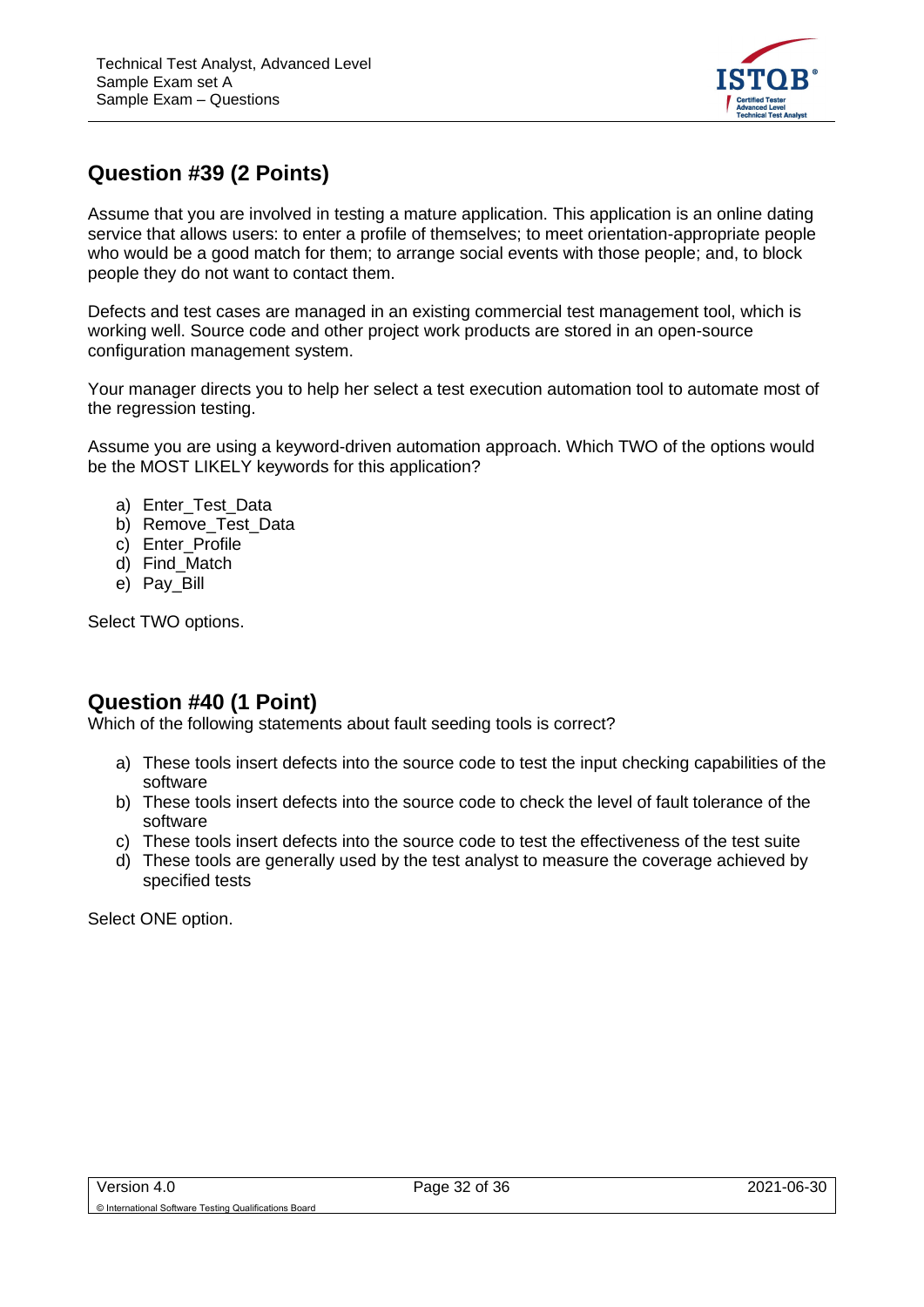

#### <span id="page-32-0"></span>**Question #41 (1 Point)**

Which of the following statements about performance testing tools is CORRECT?

- a) These tools drive the application at the communications protocol level rather than through its user interface to measure response times more accurately
- b) These tools generate a load by simulating many virtual users using operational profiles to generate input test data
- c) These tools capture a script from one individual user interaction and multiple identical copies of this script are then replayed in parallel to represent the full range of possible users
- d) These tools take a wide range of measurements after test execution to enable the analysis of the most significant performance characteristics of the test object

Select ONE option.

#### <span id="page-32-1"></span>**Question #42 (1 Point)**

Which TWO of the following CORRECTLY describe the objectives of tools supporting web-based testing?

- a) To generate test cases by executing a model of the test object's required behavior
- b) To isolate faults in the user interface by changing variable values during line-by-line code execution
- c) To measure the quality of a test suite by injecting defects into the test object
- d) To check for accessibility standards violations
- e) To check for orphaned files by scanning through the server

Select TWO options.

#### <span id="page-32-2"></span>**Question #43 (1 Point)**

Which of the following BEST describes how tools can support the practice of model-based testing (MBT)?

- a) MBT tools are used to generate test cases that reflect the required behavior presented in a model of the test object
- b) MBT tools execute the model of the test object's behavior to identify defects rather than executing tests on the test object
- c) MBT tools provide an internal view of the test object and are used to automatically generate white-box test cases
- d) MBT tools automatically generate test cases to achieve a required level of coverage of the test object source code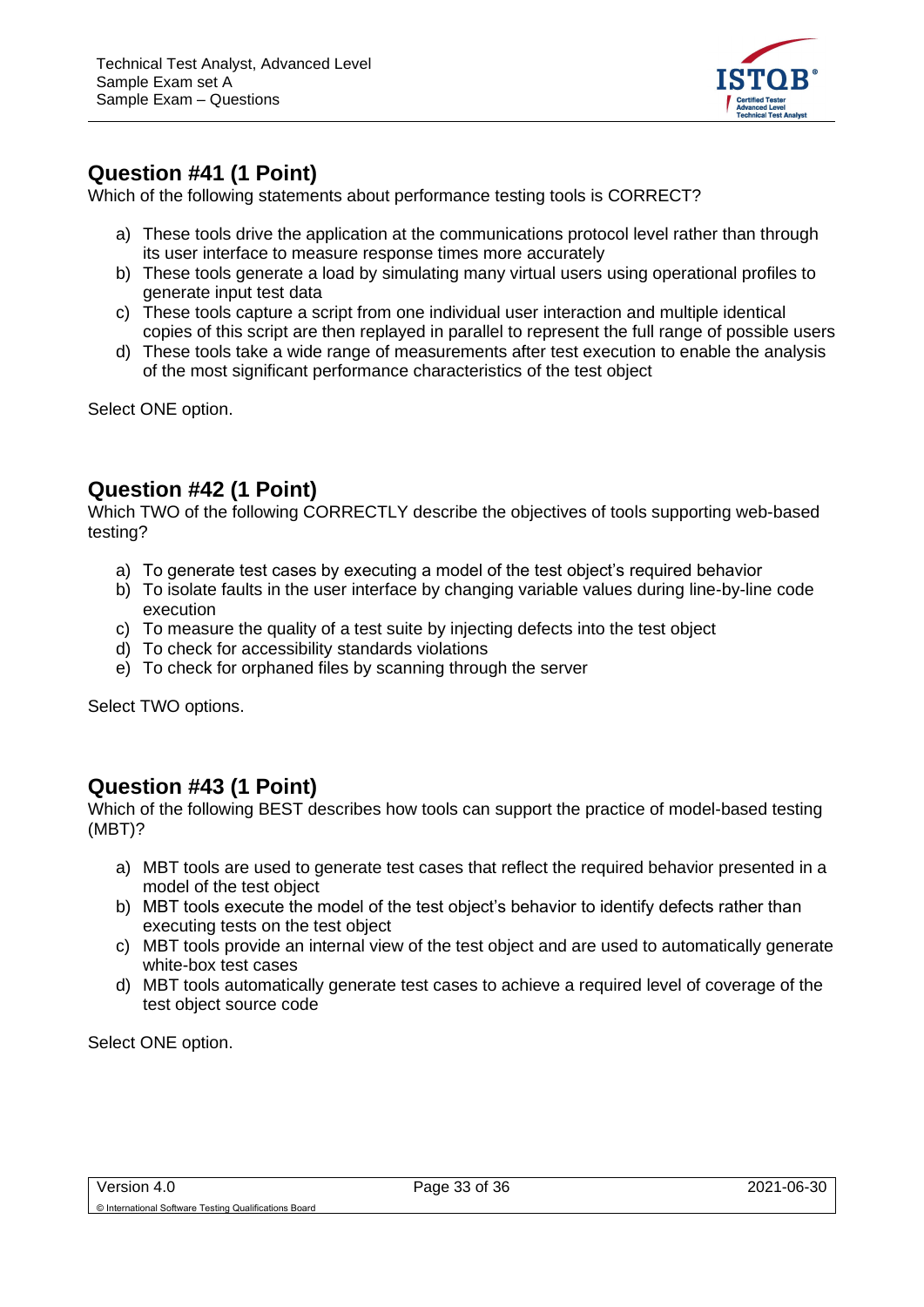

#### <span id="page-33-0"></span>**Question #44 (1 Point)**

Which of the following statements about component testing tools and build automation tools is TRUE?

- a) An xUnit framework can be used to automate component testing; build automation tools execute automated component tests
- b) A JUnit framework can simplify automation of component testing in a Java environment; build automation tools automatically trigger the component tests whenever a component changes in a build
- c) Component testing frameworks can simplify automation of component testing; build automation tools cause a new build to be triggered when a component is changed
- d) Component testing tools can be used against multiple programming languages; build automation tools are triggered when a component is tested

Select ONE option.

#### <span id="page-33-1"></span>**Question #45 (1 Point)**

Which of the following statements BEST captures the purpose of an emulator when used to support mobile application testing?

- a) A mobile emulator is used to replace real mobile devices in testing but is limited to initial functional testing
- b) A mobile emulator is used to replace real mobile devices in testing but does not allow earlyon usability testing such as evaluating user interface aesthetics
- c) A mobile emulator is used to test different features of a mobile application early on, using specially compiled versions of the software, that would not run on a real device
- d) A mobile emulator allows dynamic testing of a mobile application that has been compiled and packaged for a specific platform without installing it on a real device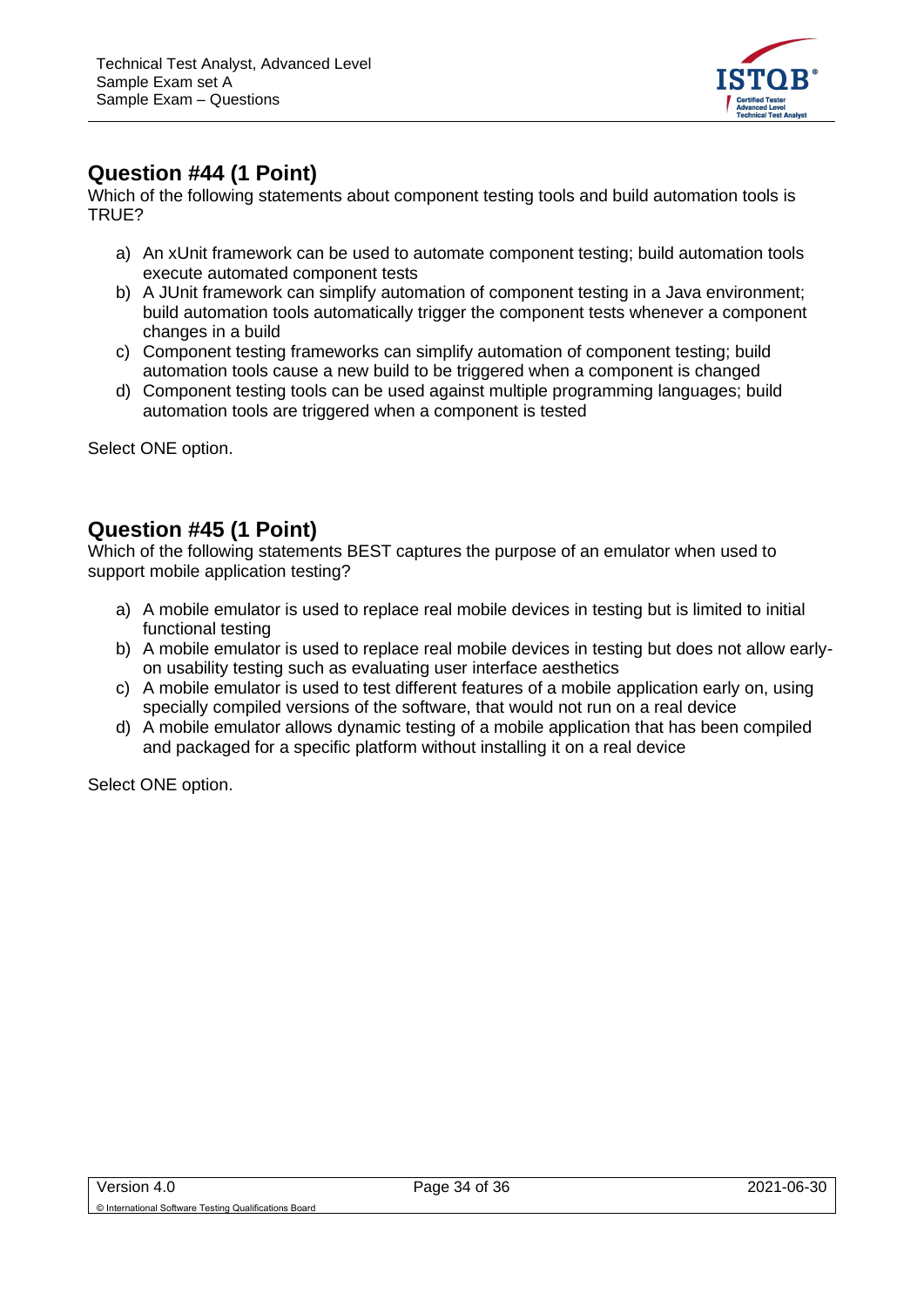

# <span id="page-34-0"></span>**Appendix: Additional Questions**

#### <span id="page-34-1"></span>**Question #X1 (1 Point)**

TTA-4.3.1 (K2) Explain the reasons for including security testing in a test approach

A new personal banking system is to be developed for use on mobile devices. Which ONE of the following options is valid reason to include security testing in the test approach?

- a) Ensuring that automated mobile app updates do not block users from accessing their accounts
- b) Ensuring that no confidential information is left in temporary files on the phone's SIM card memory
- c) Ensuring that the application installs correctly on many different mobile phone models and OS versions
- d) Ensuring that the application provides the planned functionality without overloading the phone's CPU

Select ONE option.

#### <span id="page-34-2"></span>**Question #X2 (1 Point)**

TTA-4.4.1 (K2) Explain the reasons for including reliability testing in a test approach

Which of the following factors must be considered when planning reliability tests?

- a) Ability to simulate hardware and operating system defects
- b) Monitoring resources used
- c) Identifying vulnerabilities that lead to a denial of service
- d) Determining the peak loads for the system

Select ONE option.

#### <span id="page-34-3"></span>**Question #X3 (1 Point)**

TTA-4.5.1 (K2) Explain the reasons for including performance testing in a test approach

A web-based holiday booking system expects to handle three times its average number of visitors during the peak month of the year. Which TWO of the following reasons would justify including performance testing in the test approach?

- a) The web servers may be unable to handle the maximum number of transactions
- b) The expected peak load defined by the business analysts may be too high
- c) Functional tests can be re-used for performance testing
- d) The response time to holiday enquiries may be unacceptable for users
- e) Skills in using performance testing tools are available

Select TWO options.